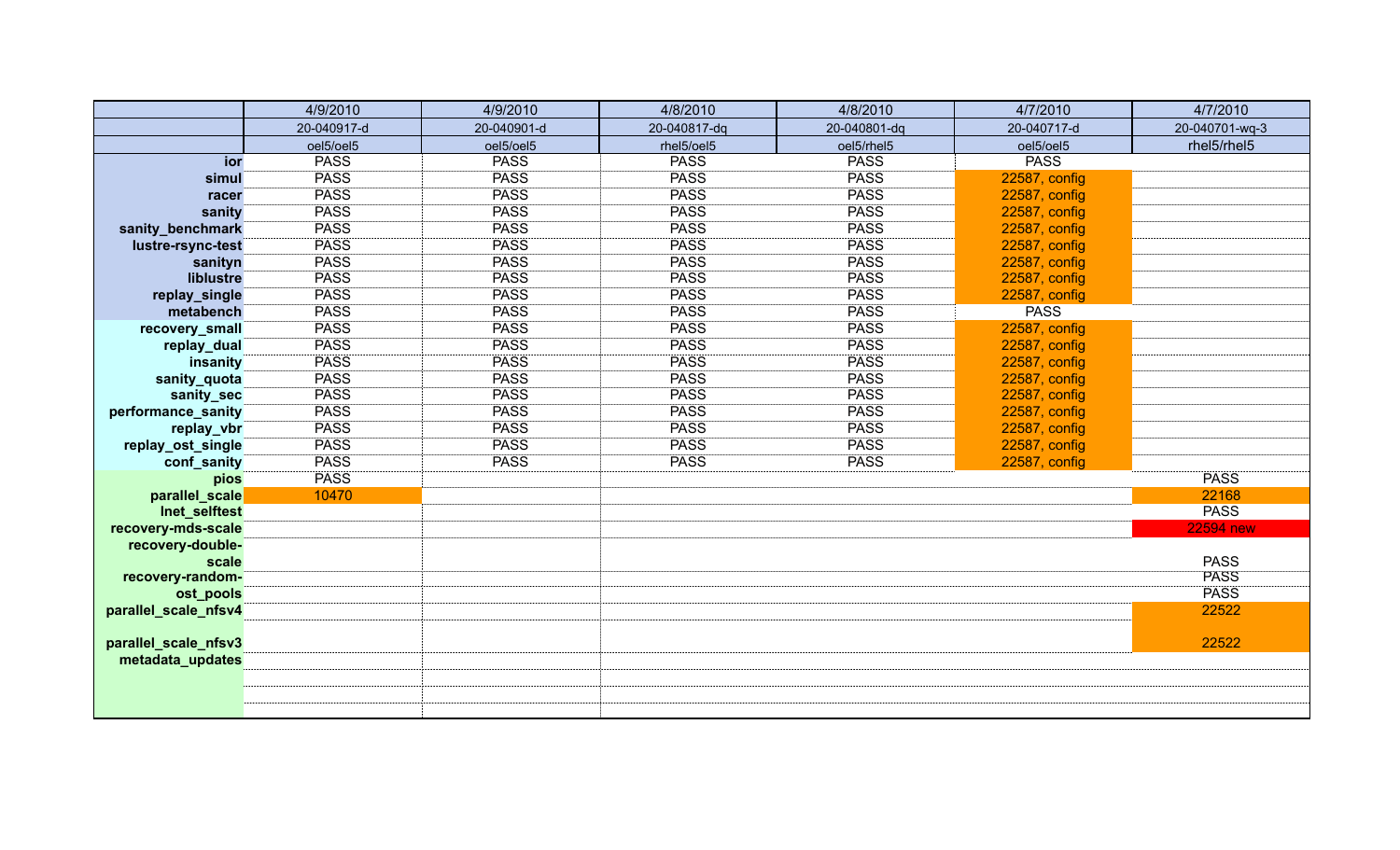|                           | 4/7/2010      | 4/6/2010         | 4/6/2010     | 4/5/2010         | 4/5/2010         | 4/5/2010     |
|---------------------------|---------------|------------------|--------------|------------------|------------------|--------------|
|                           | 20-040701-dq  | 20-040617-d      | 20-040601-d  | 20-040517-dq     | 20-040513-dq     | 20-040501-dq |
|                           | rhel5/oel5    | rhel5/rhel5      | oel5/oel5    | rhel5/rhel5      | oel5/rhel5       | rhel5/rhel5  |
| ior                       | 22587, config | <b>PASS</b>      | <b>PASS</b>  | <b>PASS</b>      | 22216, config    | <b>PASS</b>  |
| simul                     | 22587, config | <b>PASS</b>      | <b>PASS</b>  | <b>PASS</b>      | 22216, config    | <b>PASS</b>  |
| racer                     | 22587, config | <b>PASS</b>      | <b>PASS</b>  | <b>PASS</b>      | 22216, config    | <b>PASS</b>  |
| sanity                    | 22587, config | <b>PASS</b>      | 22312        | <b>22568 new</b> | 22312            | 22312        |
| sanity_benchmark          | 22587, config | 20615            | <b>PASS</b>  | <b>PASS</b>      | 22540            | <b>PASS</b>  |
| lustre-rsync-test         | 22587, config | <b>PASS</b>      | <b>PASS</b>  | <b>PASS</b>      | <b>PASS</b>      | <b>PASS</b>  |
| sanityn                   | 22587, config | <b>PASS</b>      | PASS         | <b>PASS</b>      | <b>PASS</b>      | <b>PASS</b>  |
| liblustre                 | 22587, config | 22505            | 22505        | 22505            | 22505            | <b>PASS</b>  |
| replay_single             | 22587, config | <b>22592 new</b> | <b>PASS</b>  | 22444            | <b>PASS</b>      | <b>PASS</b>  |
| metabench                 | 22587, config | <b>PASS</b>      | <b>PASS</b>  | <b>PASS</b>      | 22216, config    | <b>PASS</b>  |
| recovery_small            | <b>PASS</b>   | <b>PASS</b>      | <b>PASS</b>  | <b>PASS</b>      | <b>22571 new</b> | <b>PASS</b>  |
| replay_dual               | <b>PASS</b>   | <b>PASS</b>      | <b>PASS</b>  | <b>PASS</b>      | <b>PASS</b>      | <b>PASS</b>  |
| insanity                  | <b>PASS</b>   | <b>PASS</b>      | <b>PASS</b>  | <b>PASS</b>      | <b>PASS</b>      | <b>PASS</b>  |
| sanity_quota              | <b>PASS</b>   | <b>PASS</b>      | PASS         | <b>PASS</b>      | <b>PASS</b>      | <b>PASS</b>  |
| sanity_sec                | <b>PASS</b>   | <b>PASS</b>      | <b>PASS</b>  | <b>PASS</b>      | <b>PASS</b>      | <b>PASS</b>  |
| performance_sanity        | <b>PASS</b>   | <b>PASS</b>      | 22577        | <b>PASS</b>      | <b>PASS</b>      | <b>PASS</b>  |
| replay_vbr                | 22587, config | <b>PASS</b>      | 20680, 22518 | <b>PASS</b>      | <b>PASS</b>      | <b>PASS</b>  |
| replay_ost_single         | 22587, config | <b>PASS</b>      | <b>PASS</b>  | <b>PASS</b>      | <b>PASS</b>      | <b>PASS</b>  |
| conf_sanity               | 22587, config | 21966            | 21966        | 21966            | 21966            | <b>PASS</b>  |
| pios                      |               |                  |              |                  |                  |              |
| parallel_scale            |               |                  |              |                  |                  |              |
| Inet_selftest             |               |                  |              |                  |                  |              |
| recovery-mds-scale        |               |                  |              |                  |                  |              |
| recovery-double-          |               |                  |              |                  |                  |              |
| scale<br>recovery-random- |               |                  |              |                  |                  |              |
| ost_pools                 |               |                  |              |                  |                  |              |
| parallel_scale_nfsv4      |               |                  |              |                  |                  |              |
|                           |               |                  |              |                  |                  |              |
| parallel_scale_nfsv3      |               |                  |              |                  |                  |              |
| metadata_updates          |               |                  |              |                  |                  |              |
|                           |               |                  |              |                  |                  |              |
|                           |               |                  |              |                  |                  |              |
|                           |               |                  |              |                  |                  |              |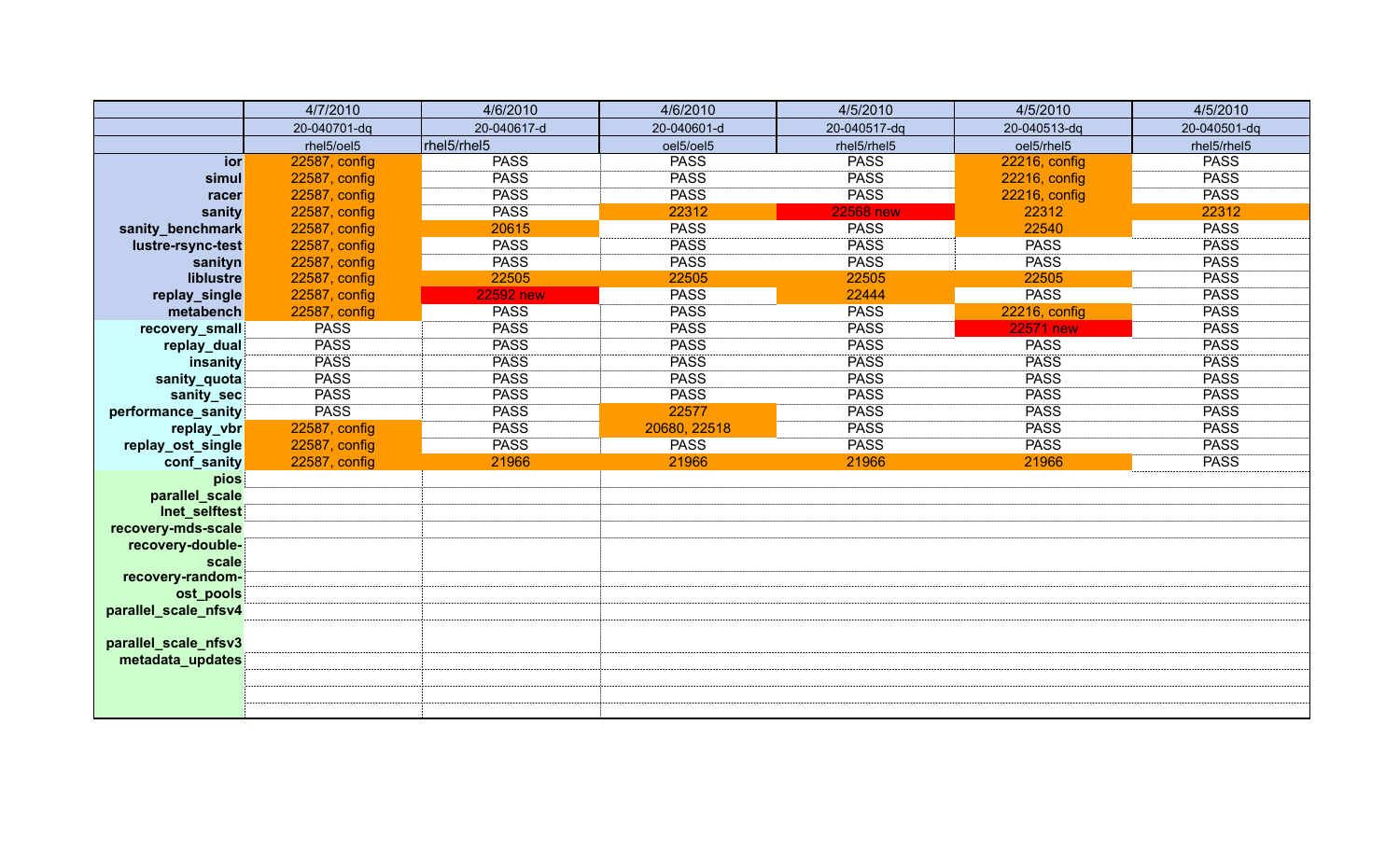|                      | 4/4/2010     | 4/4/2010      | 4/4/2010       | 4/3/2010       | 4/3/2010      | 4/3/2010          |
|----------------------|--------------|---------------|----------------|----------------|---------------|-------------------|
|                      | 20-040417-dm | 20-040401-dqm | 20-040401-wm-3 | 20-040301-wq-3 | 20-040317-dqm | 20-040301-dqm     |
|                      | rhel5/rhel5  | oel5/rhel5    | oel5/rhel5     | rhel5/rhel5    | rhel5/oel5    | rhel5/oel5        |
| ior                  | <b>PASS</b>  | <b>PASS</b>   |                |                | <b>PASS</b>   | 22554 new, config |
| simul                | <b>PASS</b>  | <b>PASS</b>   |                |                | <b>PASS</b>   | 22554, config     |
| racer                | <b>PASS</b>  | <b>PASS</b>   |                |                | <b>PASS</b>   | 22554, config     |
| sanity               | 22312        | 22312         |                |                | 22312         | 22554, config     |
| sanity_benchmark     | 22540        | <b>PASS</b>   |                |                | <b>PASS</b>   | 22554, config     |
| lustre-rsync-test    | 21678, 22297 | <b>PASS</b>   |                |                | <b>PASS</b>   | 22554, config     |
| sanityn              | <b>PASS</b>  | <b>PASS</b>   |                |                | <b>PASS</b>   | 22554, config     |
| liblustre            | <b>PASS</b>  | 22505         |                |                | 22505         | 22554, config     |
| replay_single        | <b>PASS</b>  | <b>PASS</b>   |                |                | <b>PASS</b>   | 22554, config     |
| metabench            | <b>PASS</b>  | <b>PASS</b>   |                |                | <b>PASS</b>   | 22554, config     |
| recovery_small       | <b>PASS</b>  | <b>PASS</b>   |                |                | <b>PASS</b>   | 22554, config     |
| replay_dual          | <b>PASS</b>  | <b>PASS</b>   |                |                | <b>PASS</b>   | 22554, config     |
| insanity             | <b>PASS</b>  | <b>PASS</b>   |                |                | <b>PASS</b>   | $22554$ , config  |
| sanity_quota         | <b>PASS</b>  | <b>PASS</b>   |                |                | <b>PASS</b>   | 22554, config     |
| sanity_sec           | <b>PASS</b>  | <b>PASS</b>   |                |                | <b>PASS</b>   | 22554, config     |
| performance_sanity   | <b>PASS</b>  | <b>PASS</b>   |                |                | 21678         | $22554$ , config  |
| replay_vbr           | <b>PASS</b>  | <b>PASS</b>   |                |                | <b>PASS</b>   | 22554, config     |
| replay_ost_single    | <b>PASS</b>  | <b>PASS</b>   |                |                | <b>PASS</b>   | 22554, config     |
| conf_sanity          | <b>PASS</b>  | <b>PASS</b>   |                |                | <b>PASS</b>   | $22554$ , config  |
| pios                 |              |               | 20935          | 22554, config  |               |                   |
| parallel_scale       |              |               | 22216, config  | 22554, config  |               |                   |
| Inet_selftest        |              |               | 21945          | 22554, config  |               |                   |
| recovery-mds-scale   |              |               | <b>PASS</b>    | 22554, config  |               |                   |
| recovery-double-     |              |               |                |                |               |                   |
| scale                |              |               | <b>PASS</b>    | 22554, config  |               |                   |
| recovery-random-     |              |               | <b>PASS</b>    | 22554, config  |               |                   |
| ost_pools            |              |               | <b>PASS</b>    | 22554, config  |               |                   |
| parallel_scale_nfsv4 |              |               | 22216, config  | 22554, config  |               |                   |
|                      |              |               |                |                |               |                   |
| parallel_scale_nfsv3 |              |               | 22216, config  | 22554, config  |               |                   |
| metadata_updates     |              |               | 11063          | 22554, config  |               |                   |
|                      |              |               |                |                |               |                   |
|                      |              |               |                |                |               |                   |
|                      |              |               |                |                |               |                   |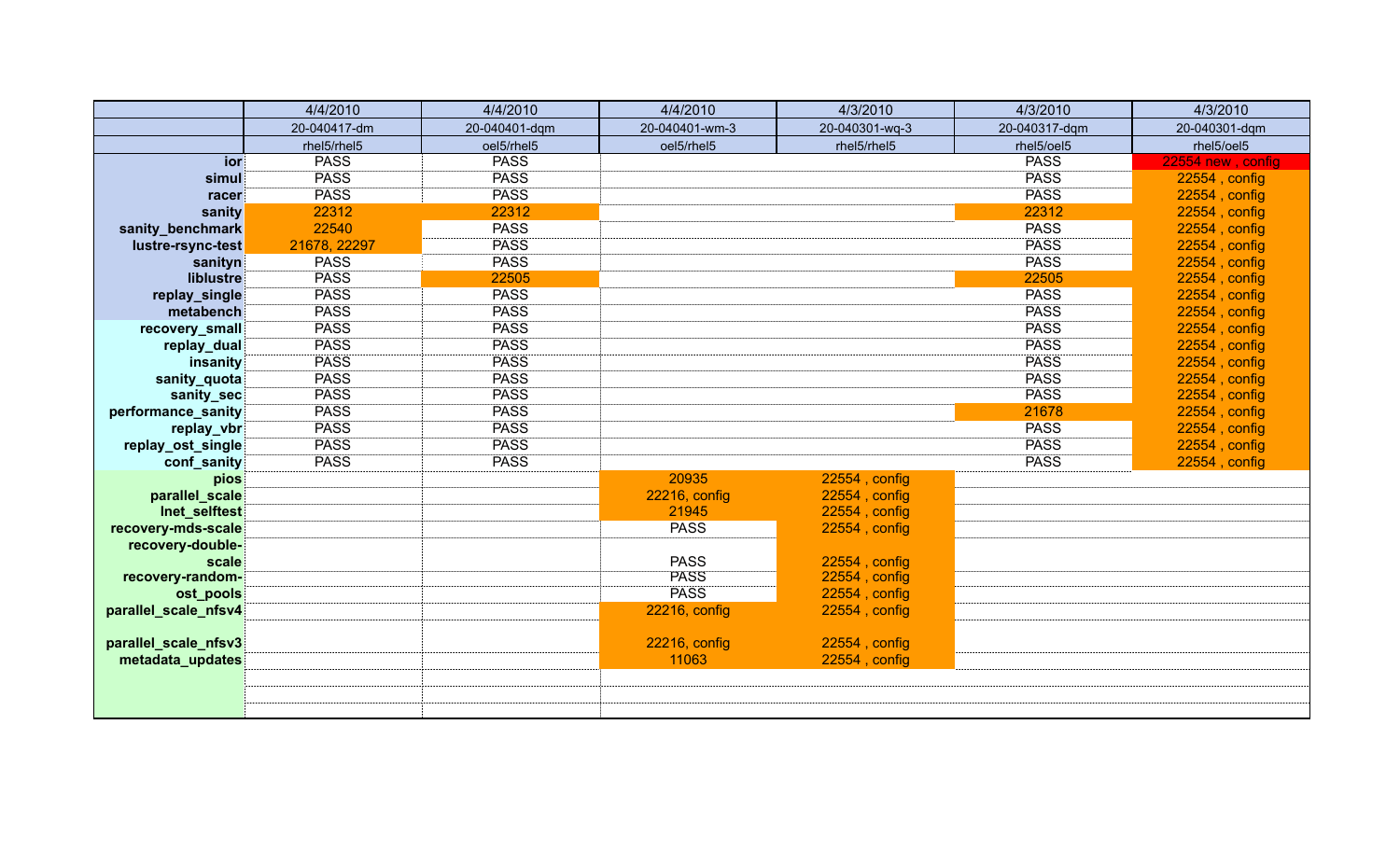|                      | 4/2/2010      | 4/2/2010     | 4/1/2010         | 4/1/2010     | 3/29/2010      | 3/31/2010     |
|----------------------|---------------|--------------|------------------|--------------|----------------|---------------|
|                      | 20-040216-d   | 20-040201-dq | 20-040119-d      | 20-040101-d  | 20-033118-w    | 20-033117-dqm |
|                      | oel5/oel5     | rhel5/rhel5  | oel5/oel5        | rhel5/rhel5  | oel5/oel5 ext4 | oel5/rhel5    |
| ior                  | 22216, config | <b>PASS</b>  | 22216, config    | <b>PASS</b>  |                | <b>PASS</b>   |
| simul                | 22216, config | <b>PASS</b>  | 22216, config    | <b>PASS</b>  |                | <b>PASS</b>   |
| racer                | <b>PASS</b>   | 22342        | <b>PASS</b>      | <b>PASS</b>  |                | <b>PASS</b>   |
| sanity               | <b>PASS</b>   | 19208        | 19208            | 19208        |                | 19208         |
| sanity_benchmark     | 22540         | <b>PASS</b>  | <b>22540 new</b> | <b>PASS</b>  |                | <b>PASS</b>   |
| lustre-rsync-test    | <b>PASS</b>   | <b>PASS</b>  | <b>PASS</b>      | 21678, 22297 |                | 21678, 22297  |
| sanityn              | <b>PASS</b>   | <b>PASS</b>  | <b>PASS</b>      | <b>PASS</b>  |                | <b>PASS</b>   |
| liblustre            | 22505         | <b>PASS</b>  | 22505            | <b>PASS</b>  |                | <b>PASS</b>   |
| replay_single        | <b>PASS</b>   | <b>PASS</b>  | <b>PASS</b>      | <b>PASS</b>  |                | <b>PASS</b>   |
| metabench            | 22216, config | <b>PASS</b>  | 22216, config    | <b>PASS</b>  |                | <b>PASS</b>   |
| recovery_small       | <b>PASS</b>   | <b>PASS</b>  | <b>PASS</b>      | <b>PASS</b>  |                | <b>PASS</b>   |
| replay_dual          | <b>PASS</b>   | <b>PASS</b>  | <b>PASS</b>      | <b>PASS</b>  |                | <b>PASS</b>   |
| insanity             | <b>PASS</b>   | <b>PASS</b>  | <b>PASS</b>      | <b>PASS</b>  |                | <b>PASS</b>   |
| sanity_quota         | <b>PASS</b>   | <b>PASS</b>  | <b>PASS</b>      | <b>PASS</b>  |                | <b>PASS</b>   |
| sanity_sec           | <b>PASS</b>   | <b>PASS</b>  | <b>PASS</b>      | <b>PASS</b>  |                | <b>PASS</b>   |
| performance_sanity   | <b>PASS</b>   | <b>PASS</b>  | <b>PASS</b>      | <b>PASS</b>  |                | <b>PASS</b>   |
| replay_vbr           | <b>PASS</b>   | <b>PASS</b>  | <b>PASS</b>      | <b>PASS</b>  |                | <b>PASS</b>   |
| replay_ost_single    | <b>PASS</b>   | <b>PASS</b>  | <b>PASS</b>      | <b>PASS</b>  |                | <b>PASS</b>   |
| conf_sanity          | <b>PASS</b>   | <b>PASS</b>  | <b>PASS</b>      | <b>PASS</b>  |                | <b>PASS</b>   |
| pios                 |               |              |                  |              | <b>PASS</b>    |               |
| parallel_scale       |               |              |                  |              | 22168          |               |
| Inet_selftest        |               |              |                  |              | <b>PASS</b>    |               |
| recovery-mds-scale   |               |              |                  |              | <b>PASS</b>    |               |
| recovery-double-     |               |              |                  |              |                |               |
| scale                |               |              |                  |              | 20467          |               |
| recovery-random-     |               |              |                  |              | <b>PASS</b>    |               |
| ost_pools            |               |              |                  |              | 21720          |               |
| parallel_scale_nfsv4 |               |              |                  |              | 21678, 22142   |               |
|                      |               |              |                  |              | <b>PASS</b>    |               |
| parallel_scale_nfsv3 |               |              |                  |              |                |               |
| metadata_updates     |               |              |                  |              | 11063          |               |
|                      |               |              |                  |              |                |               |
|                      |               |              |                  |              |                |               |
|                      |               |              |                  |              |                |               |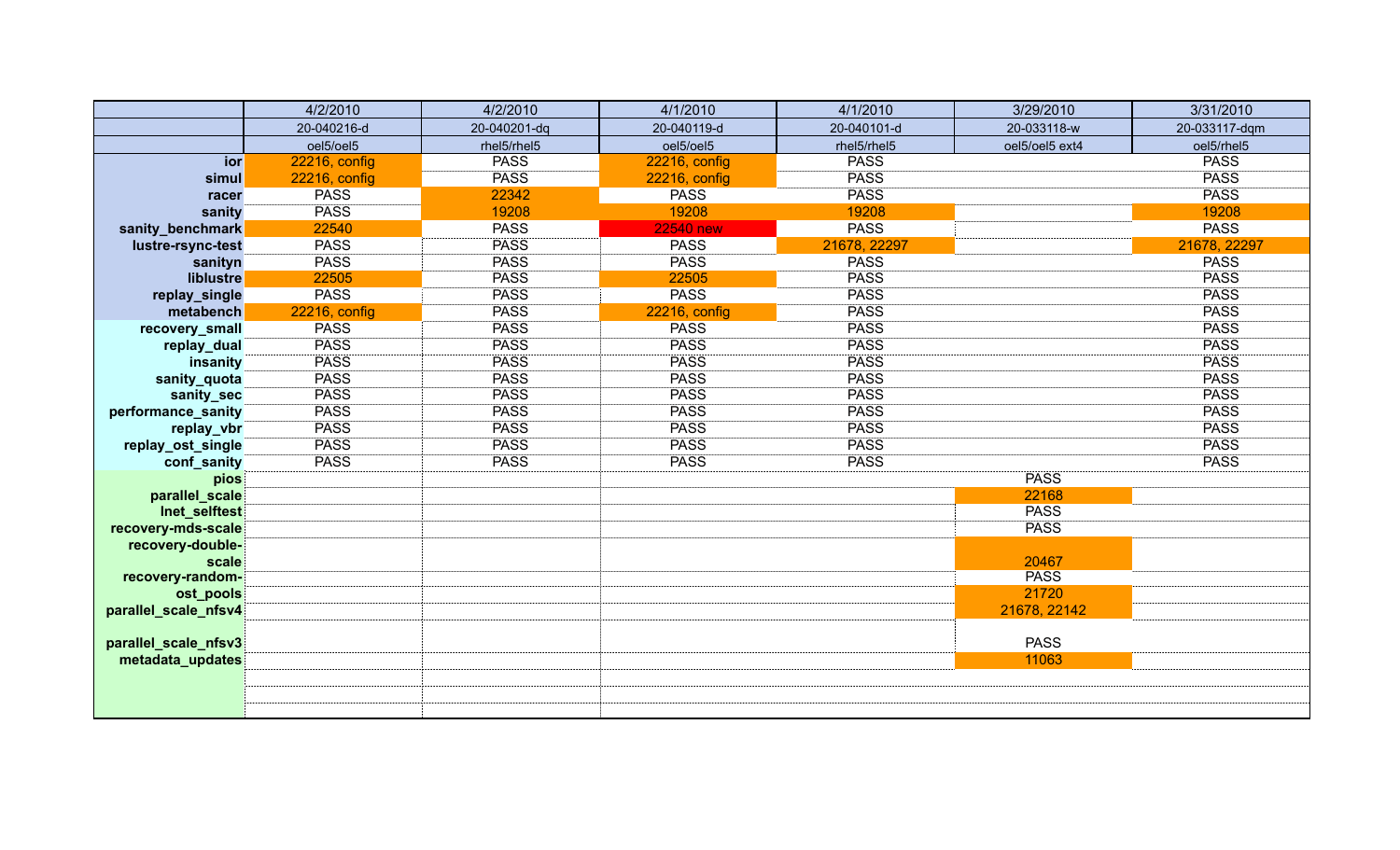|                      | 3/29/2010      | 3/31/2010                             | 3/31/2010        | 3/30/2010    | 3/30/2010     | 3/29/2010    |
|----------------------|----------------|---------------------------------------|------------------|--------------|---------------|--------------|
|                      | 20-033115-w    | 20-033101-wq                          | 20-033101-dm     | 20-033017-dm | 20-033001-dqm | 20-032918-dq |
|                      | oel5/oel5 ext3 | oel5/oel5                             | oel5/oel5        | oel5/oel5    | rhel5/oel5    | oel5/rhel5   |
| ior                  |                |                                       | <b>PASS</b>      | <b>PASS</b>  | <b>PASS</b>   | <b>PASS</b>  |
| simul                |                |                                       | <b>PASS</b>      | <b>PASS</b>  | <b>PASS</b>   | <b>PASS</b>  |
| racer                |                |                                       | <b>PASS</b>      | 22329        | <b>PASS</b>   | <b>PASS</b>  |
| sanity               |                |                                       | 19208            | 19208        | 19208         | 19208        |
| sanity_benchmark     |                |                                       | <b>PASS</b>      | <b>PASS</b>  | <b>PASS</b>   | <b>PASS</b>  |
| lustre-rsync-test    |                |                                       | <b>PASS</b>      | <b>PASS</b>  | <b>PASS</b>   | <b>PASS</b>  |
| sanityn              |                |                                       | <b>PASS</b>      | <b>PASS</b>  | <b>PASS</b>   | <b>PASS</b>  |
| liblustre            |                |                                       | <b>PASS</b>      | <b>PASS</b>  | <b>PASS</b>   | <b>PASS</b>  |
| replay_single        |                |                                       | <b>PASS</b>      | <b>PASS</b>  | <b>PASS</b>   | <b>PASS</b>  |
| metabench            |                |                                       | <b>PASS</b>      | <b>PASS</b>  | <b>PASS</b>   | <b>PASS</b>  |
| recovery_small       |                |                                       | <b>PASS</b>      | <b>PASS</b>  | <b>PASS</b>   | <b>PASS</b>  |
| replay_dual          |                |                                       | <b>PASS</b>      | <b>PASS</b>  | <b>PASS</b>   | <b>PASS</b>  |
| insanity             |                |                                       | <b>PASS</b>      | <b>PASS</b>  | <b>PASS</b>   | <b>PASS</b>  |
| sanity_quota         |                |                                       | 21212            | <b>PASS</b>  | PASS          | <b>PASS</b>  |
| sanity_sec           |                |                                       | <b>PASS</b>      | <b>PASS</b>  | <b>PASS</b>   | <b>PASS</b>  |
| performance_sanity   |                |                                       | 21678            | 21678        | 21678, 22329  | <b>PASS</b>  |
| replay_vbr           |                |                                       | <b>22518 NEW</b> | <b>PASS</b>  | <b>PASS</b>   | <b>PASS</b>  |
| replay_ost_single    |                |                                       | <b>PASS</b>      | <b>PASS</b>  | <b>PASS</b>   | <b>PASS</b>  |
| conf_sanity          |                |                                       | <b>PASS</b>      | <b>PASS</b>  | <b>PASS</b>   | <b>PASS</b>  |
| pios                 | <b>PASS</b>    | <b>PASS</b>                           |                  |              |               |              |
| parallel_scale       | <b>PASS</b>    | <b>22520 NEW</b>                      |                  |              |               |              |
| Inet_selftest        | <b>PASS</b>    | <b>PASS</b>                           |                  |              |               |              |
| recovery-mds-scale   | <b>PASS</b>    | <b>PASS</b>                           |                  |              |               |              |
| recovery-double-     |                |                                       |                  |              |               |              |
| scale                | 20467          | <b>PASS</b>                           |                  |              |               |              |
| recovery-random-     | <b>PASS</b>    | 22138                                 |                  |              |               |              |
| ost_pools            | <b>PASS</b>    | <b>PASS</b>                           |                  |              |               |              |
| parallel_scale_nfsv4 | 21678          | 22142, 22520, 22521                   |                  |              |               |              |
|                      | <b>PASS</b>    | 20752, 22521 NEW, 22522<br><b>NEW</b> |                  |              |               |              |
| parallel_scale_nfsv3 |                |                                       |                  |              |               |              |
| metadata_updates     | 11063          | 11063                                 |                  |              |               |              |
|                      |                |                                       |                  |              |               |              |
|                      |                |                                       |                  |              |               |              |
|                      |                |                                       |                  |              |               |              |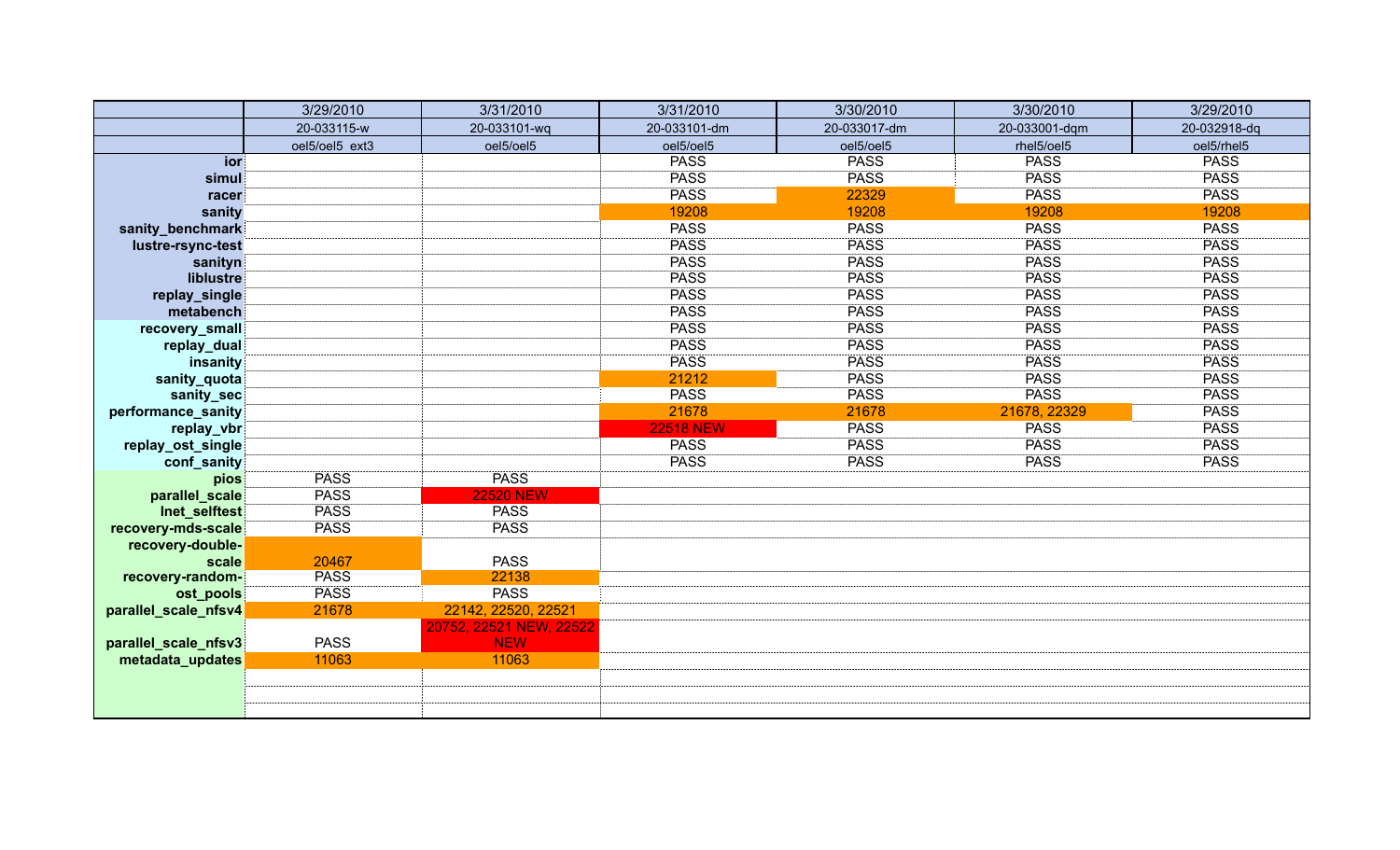|                               | 3/29/2010   | 3/28/2010    | 3/27/2010     | 3/27/2010     | 3/26/2010   | 3/25/2010     |
|-------------------------------|-------------|--------------|---------------|---------------|-------------|---------------|
|                               | 20-032911-d | 20-032810-d  | 20-032717-dqm | 20-032700-dqm | 20-032610-d | 20-032518-dqm |
|                               | oel5/rhel5  | oel5/oel5    | rhel5/oel5    | rhel5/rhel5   | oel5/rhel5  | rhel5/rhel5   |
| ior                           | <b>PASS</b> | <b>PASS</b>  | <b>PASS</b>   | <b>PASS</b>   | <b>NL</b>   | <b>PASS</b>   |
| simul                         | <b>PASS</b> | <b>PASS</b>  | <b>PASS</b>   | <b>PASS</b>   | <b>PASS</b> | <b>PASS</b>   |
| racer                         | <b>PASS</b> | <b>PASS</b>  | <b>PASS</b>   | <b>PASS</b>   | <b>PASS</b> | <b>PASS</b>   |
| sanity                        | <b>NL</b>   | <b>PASS</b>  | <b>PASS</b>   | <b>PASS</b>   | 21877       | <b>PASS</b>   |
| sanity_benchmark              | <b>PASS</b> | <b>PASS</b>  | 21678         | 20615         | <b>NL</b>   | <b>PASS</b>   |
| lustre-rsync-test             | <b>PASS</b> | <b>PASS</b>  | <b>PASS</b>   | <b>PASS</b>   | <b>NL</b>   | <b>PASS</b>   |
| sanityn                       | <b>PASS</b> | <b>PASS</b>  | <b>PASS</b>   | <b>PASS</b>   | <b>PASS</b> | <b>PASS</b>   |
| liblustre                     | <b>NL</b>   | <b>PASS</b>  | <b>PASS</b>   | <b>PASS</b>   | <b>NL</b>   | <b>PASS</b>   |
| replay_single                 | <b>PASS</b> | <b>PASS</b>  | <b>PASS</b>   | <b>PASS</b>   | <b>NL</b>   | <b>PASS</b>   |
| metabench                     | <b>PASS</b> | <b>PASS</b>  | PASS          | <b>PASS</b>   | <b>NL</b>   | <b>PASS</b>   |
| recovery_small                | <b>PASS</b> | <b>PASS</b>  | <b>PASS</b>   | <b>PASS</b>   |             | <b>PASS</b>   |
| replay_dual                   | <b>PASS</b> | 17741 config | <b>NL</b>     | <b>PASS</b>   |             | <b>NL</b>     |
| insanity                      | <b>PASS</b> | <b>PASS</b>  | <b>NL</b>     | <b>PASS</b>   |             | <b>PASS</b>   |
| sanity_quota                  | <b>PASS</b> | 17741 config | <b>NL</b>     | <b>PASS</b>   |             | <b>PASS</b>   |
| sanity_sec                    | <b>PASS</b> | <b>PASS</b>  | <b>NL</b>     | <b>PASS</b>   |             | <b>NL</b>     |
| performance_sanity            | <b>PASS</b> | <b>PASS</b>  | <b>NL</b>     | <b>PASS</b>   |             | <b>NL</b>     |
| replay_vbr                    | <b>PASS</b> | <b>PASS</b>  | <b>PASS</b>   | <b>PASS</b>   |             | <b>PASS</b>   |
| replay_ost_single             | <b>PASS</b> | <b>PASS</b>  | <b>NL</b>     | 16680         |             | <b>NL</b>     |
| conf_sanity                   | <b>PASS</b> | <b>PASS</b>  | <b>PASS</b>   | <b>PASS</b>   |             | <b>PASS</b>   |
| pios                          |             |              |               |               |             |               |
| parallel_scale                |             |              |               |               |             |               |
| Inet_selftest                 |             |              |               |               |             |               |
| recovery-mds-scale            |             |              |               |               |             |               |
| recovery-double-              |             |              |               |               |             |               |
| scale                         |             |              |               |               |             |               |
| recovery-random-<br>ost_pools |             |              |               |               |             |               |
|                               |             |              |               |               |             |               |
| parallel_scale_nfsv4          |             |              |               |               |             |               |
| parallel_scale_nfsv3          |             |              |               |               |             |               |
| metadata_updates              |             |              |               |               |             |               |
|                               |             |              |               |               |             |               |
|                               |             |              |               |               |             |               |
|                               |             |              |               |               |             |               |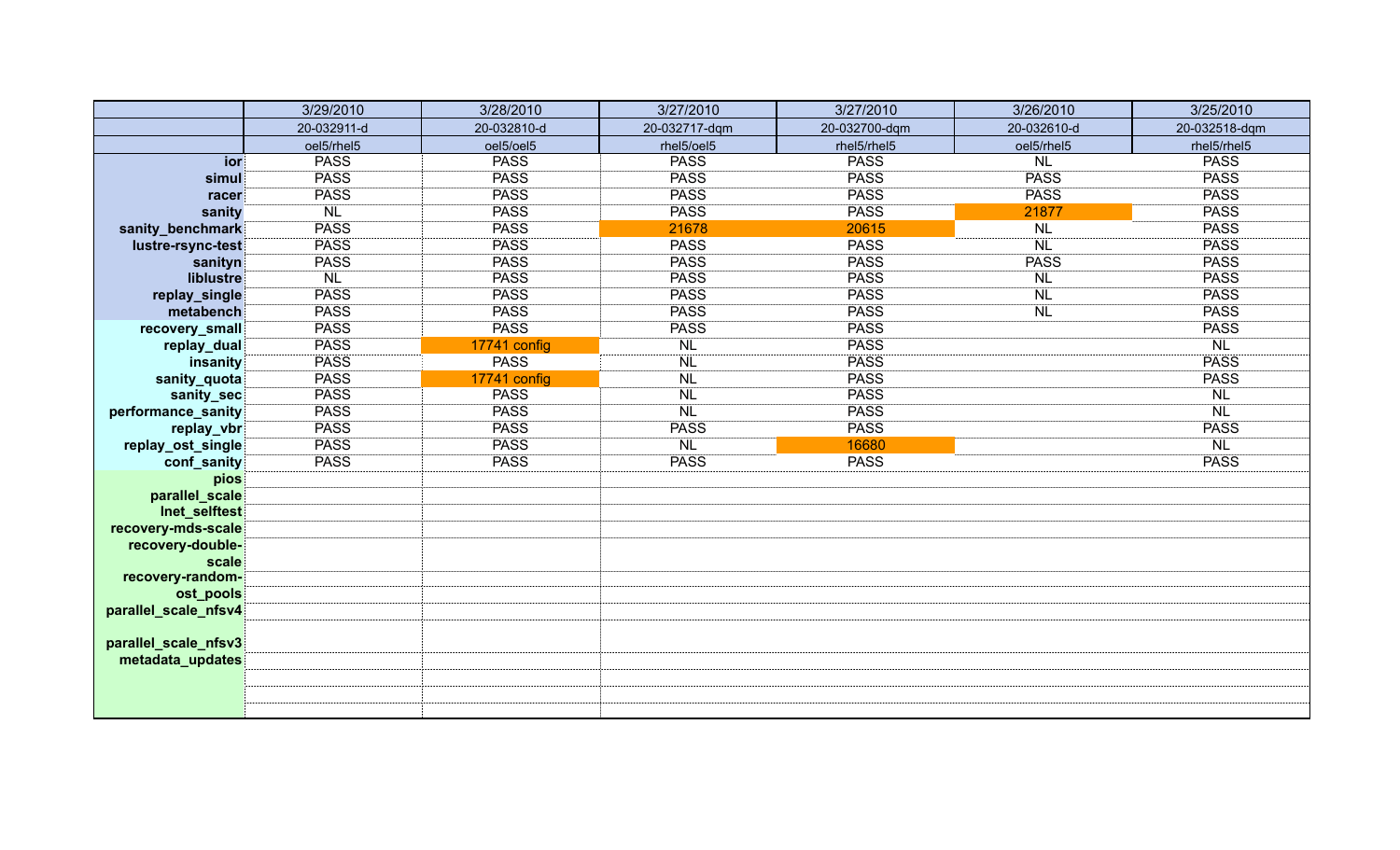|                      | 3/24/2010   | 3/23/2010   | 3/22/2010   | 3/22/2010   | 3/19/2010   | 3/18/2010   |
|----------------------|-------------|-------------|-------------|-------------|-------------|-------------|
|                      | 20-032416-d | 20-032301-d | 20-032218-d | 20-032209-d | 20-031901-d | 20-031817-d |
|                      | oel5/Oel5   | oel5/rhel5  | oel5/oel5   | oel5/rhel5  | oel5/rhel5  | oel5/rhel5  |
| ior                  | <b>NL</b>   | <b>PASS</b> | <b>PASS</b> | <b>PASS</b> | <b>PASS</b> | <b>PASS</b> |
| simul                | <b>NL</b>   | <b>PASS</b> | <b>PASS</b> | <b>PASS</b> | <b>PASS</b> | <b>PASS</b> |
| racer                | <b>NL</b>   | <b>PASS</b> | <b>PASS</b> | <b>PASS</b> | <b>PASS</b> | <b>PASS</b> |
| sanity               | <b>NL</b>   | <b>PASS</b> | <b>PASS</b> | <b>PASS</b> | <b>PASS</b> | <b>PASS</b> |
| sanity_benchmark     | <b>NL</b>   | <b>PASS</b> | <b>PASS</b> | <b>PASS</b> | <b>PASS</b> | <b>PASS</b> |
| lustre-rsync-test    | <b>NL</b>   | <b>PASS</b> | PASS        | <b>PASS</b> | <b>PASS</b> | <b>PASS</b> |
| sanityn              | <b>NL</b>   | <b>PASS</b> | <b>PASS</b> | <b>PASS</b> | <b>PASS</b> | <b>PASS</b> |
| liblustre            | <b>NL</b>   | <b>PASS</b> | PASS        | <b>PASS</b> | PASS        | <b>PASS</b> |
| replay_single        | <b>PASS</b> | <b>PASS</b> | PASS        | <b>PASS</b> | <b>PASS</b> | <b>PASS</b> |
| metabench            | <b>NL</b>   | <b>PASS</b> | PASS        | <b>PASS</b> | <b>PASS</b> | <b>PASS</b> |
| recovery_small       | <b>PASS</b> | <b>PASS</b> | <b>PASS</b> | <b>PASS</b> | <b>PASS</b> | <b>PASS</b> |
| replay_dual          | <b>PASS</b> | <b>PASS</b> | <b>PASS</b> | <b>PASS</b> | <b>PASS</b> | <b>PASS</b> |
| insanity             | <b>PASS</b> | <b>PASS</b> | <b>PASS</b> | <b>PASS</b> | <b>PASS</b> | <b>PASS</b> |
| sanity_quota         | <b>PASS</b> | <b>PASS</b> | <b>PASS</b> | <b>PASS</b> | <b>PASS</b> | <b>PASS</b> |
| sanity_sec           | <b>PASS</b> | <b>PASS</b> | <b>PASS</b> | <b>PASS</b> | <b>PASS</b> | <b>PASS</b> |
| performance_sanity   | <b>PASS</b> | <b>PASS</b> | <b>PASS</b> | <b>PASS</b> | <b>PASS</b> | <b>PASS</b> |
| replay_vbr           | <b>PASS</b> | <b>PASS</b> | <b>PASS</b> | <b>PASS</b> | <b>PASS</b> | <b>PASS</b> |
| replay_ost_single    | <b>PASS</b> | <b>PASS</b> | <b>PASS</b> | <b>PASS</b> | <b>PASS</b> | <b>PASS</b> |
| conf_sanity          | <b>PASS</b> | <b>PASS</b> | <b>PASS</b> | <b>PASS</b> | 22345       | <b>PASS</b> |
| pios                 |             |             |             |             |             |             |
| parallel_scale       |             |             |             |             |             |             |
| Inet_selftest        |             |             |             |             |             |             |
| recovery-mds-scale   |             |             |             |             |             |             |
| recovery-double-     |             |             |             |             |             |             |
| scale                |             |             |             |             |             |             |
| recovery-random-     |             |             |             |             |             |             |
| ost_pools            |             |             |             |             |             |             |
| parallel_scale_nfsv4 |             |             |             |             |             |             |
| parallel_scale_nfsv3 |             |             |             |             |             |             |
| metadata_updates     |             |             |             |             |             |             |
|                      |             |             |             |             |             |             |
|                      |             |             |             |             |             |             |
|                      |             |             |             |             |             |             |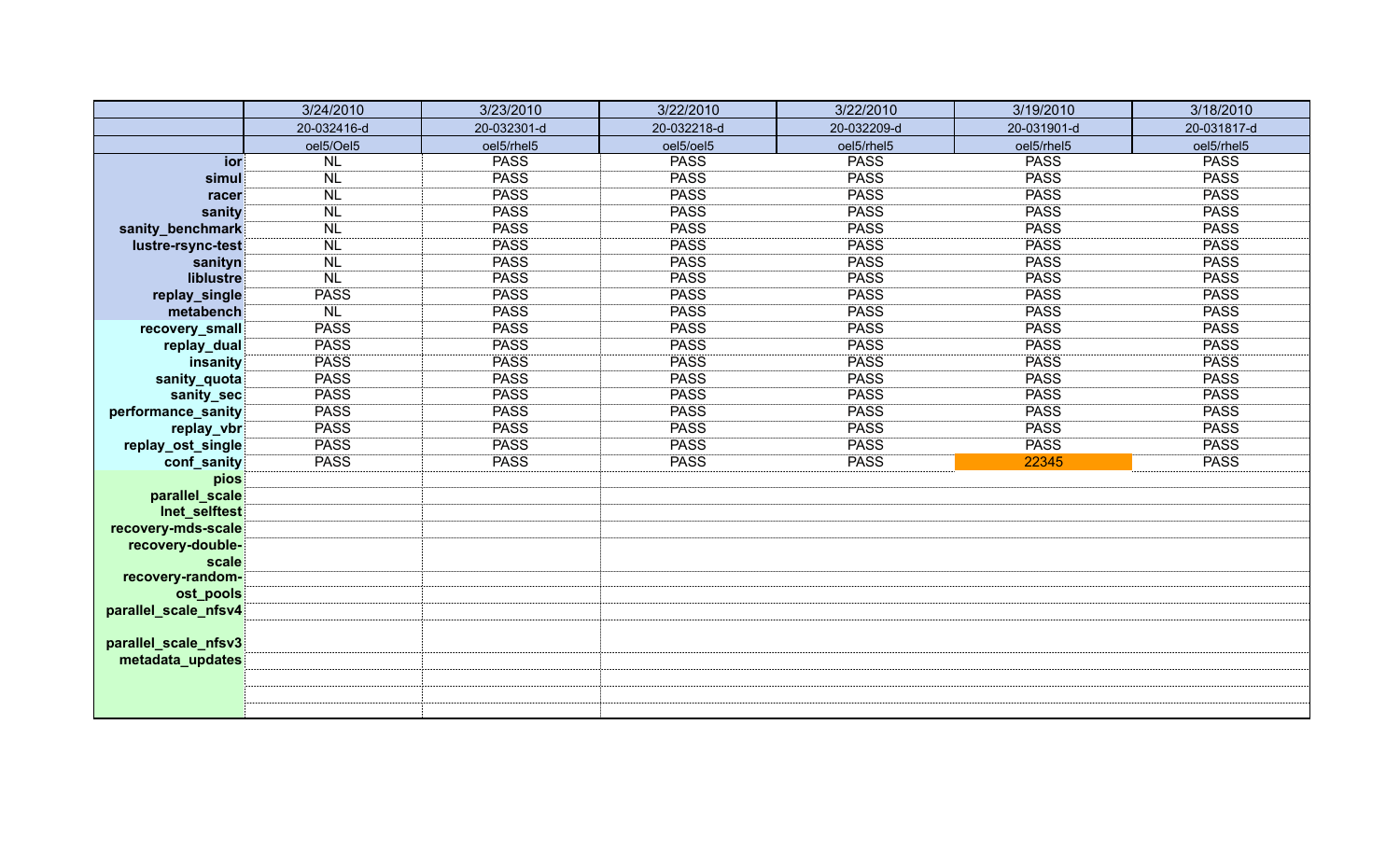|                               | 3/18/2010        | 3/17/2010    | 3/17/2010    | 3/17/2010            | 3/16/2010   | 3/15/2010   |
|-------------------------------|------------------|--------------|--------------|----------------------|-------------|-------------|
|                               | 20-031801-dqm    | 20-031717-dq | 20-031701-dq | 20-031701-wq         | 20-031617-d | 20-031517-d |
|                               | rhel5/oel5       | rhel5/oel5   | rhel5/oel5   | rhel5/rhel5          | oel5/rhel5  | oel5/rhel5  |
| ior                           | <b>PASS</b>      | <b>PASS</b>  | <b>PASS</b>  |                      | <b>PASS</b> | <b>PASS</b> |
| simul                         | <b>PASS</b>      | <b>PASS</b>  | <b>PASS</b>  |                      | <b>PASS</b> | <b>PASS</b> |
| racer                         | <b>PASS</b>      | <b>PASS</b>  | <b>PASS</b>  |                      | <b>PASS</b> | <b>PASS</b> |
| sanity                        | <b>PASS</b>      | <b>PASS</b>  | <b>PASS</b>  |                      | <b>PASS</b> | <b>PASS</b> |
| sanity_benchmark              | <b>PASS</b>      | <b>PASS</b>  | <b>PASS</b>  |                      | <b>PASS</b> | <b>PASS</b> |
| lustre-rsync-test             | <b>PASS</b>      | <b>PASS</b>  | <b>PASS</b>  |                      | <b>PASS</b> | <b>PASS</b> |
| sanityn                       | <b>PASS</b>      | <b>PASS</b>  | <b>PASS</b>  |                      | <b>PASS</b> | <b>PASS</b> |
| liblustre                     | <b>PASS</b>      | <b>PASS</b>  | <b>PASS</b>  |                      | <b>PASS</b> | <b>PASS</b> |
| replay_single                 | <b>PASS</b>      | <b>PASS</b>  | 21686        |                      | <b>PASS</b> | <b>PASS</b> |
| metabench                     | <b>PASS</b>      | <b>PASS</b>  | <b>PASS</b>  |                      | <b>PASS</b> | <b>PASS</b> |
| recovery_small                | <b>PASS</b>      | <b>PASS</b>  | <b>PASS</b>  |                      | <b>PASS</b> | <b>PASS</b> |
| replay_dual                   | <b>PASS</b>      | <b>PASS</b>  | <b>PASS</b>  |                      | <b>PASS</b> | <b>PASS</b> |
| insanity                      | <b>PASS</b>      | <b>PASS</b>  | <b>PASS</b>  |                      | <b>PASS</b> | <b>PASS</b> |
| sanity_quota                  | <b>NEW 22415</b> | <b>PASS</b>  | <b>PASS</b>  |                      | <b>PASS</b> | <b>PASS</b> |
| sanity_sec                    | <b>PASS</b>      | <b>PASS</b>  | <b>PASS</b>  |                      | <b>PASS</b> | <b>PASS</b> |
| performance_sanity            | 22273            | <b>PASS</b>  | <b>PASS</b>  |                      | <b>PASS</b> | <b>PASS</b> |
| replay_vbr                    | 21678            | <b>PASS</b>  | <b>PASS</b>  |                      | <b>PASS</b> | <b>PASS</b> |
| replay_ost_single             | <b>PASS</b>      | <b>PASS</b>  | <b>PASS</b>  |                      | <b>PASS</b> | <b>PASS</b> |
| conf_sanity                   | <b>PASS</b>      | <b>PASS</b>  | <b>PASS</b>  |                      | <b>PASS</b> | <b>PASS</b> |
| pios                          |                  |              |              | <b>PASS</b>          |             |             |
| parallel_scale                |                  |              |              | <b>PASS</b>          |             |             |
| Inet_selftest                 |                  |              |              | <b>PASS</b>          |             |             |
| recovery-mds-scale            |                  |              |              | <b>PASS</b>          |             |             |
| recovery-double-              |                  |              |              |                      |             |             |
| scale                         |                  |              |              | <b>PASS</b><br>22129 |             |             |
| recovery-random-<br>ost_pools |                  |              |              | 21678                |             |             |
| parallel_scale_nfsv4          |                  |              |              | 21678                |             |             |
|                               |                  |              |              |                      |             |             |
| parallel_scale_nfsv3          |                  |              |              | <b>PASS</b>          |             |             |
| metadata_updates              |                  |              |              | 11063                |             |             |
|                               |                  |              |              |                      |             |             |
|                               |                  |              |              |                      |             |             |
|                               |                  |              |              |                      |             |             |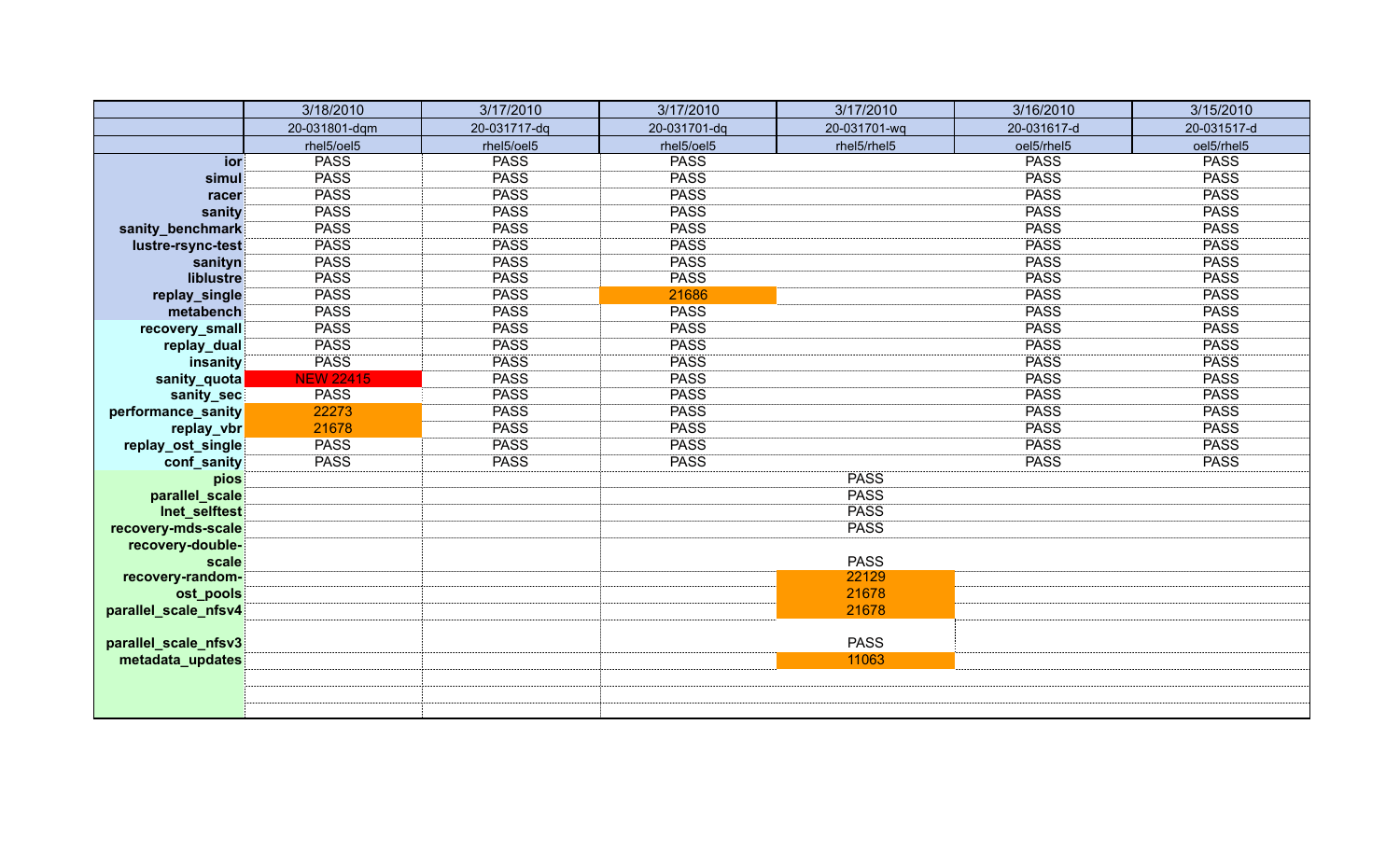|                      | 3/15/2010     | 3/15/2010    | 3/13/2010    | 3/13/2010        | 3/12/2010    | 3/12/2010   |
|----------------------|---------------|--------------|--------------|------------------|--------------|-------------|
|                      | 20-031512-dqm | 20-031501-dm | 20-031301-wq | 20-031301-d      | 20-031217-dq | 20-031201-d |
|                      | rhel5/rhel5   | oel5/rhel5   | rhel5/rhel5  | oel5/oel5        | rhel5/oel5   | rhel5/oel5  |
| ior                  | <b>PASS</b>   | <b>PASS</b>  |              |                  | <b>PASS</b>  | <b>PASS</b> |
| simul                | <b>PASS</b>   | <b>PASS</b>  |              |                  | <b>PASS</b>  | <b>PASS</b> |
| racer                | <b>PASS</b>   | <b>PASS</b>  |              |                  | 22342        | <b>PASS</b> |
| sanity               | <b>PASS</b>   | <b>PASS</b>  |              |                  | <b>PASS</b>  | <b>PASS</b> |
| sanity_benchmark     | <b>PASS</b>   | <b>PASS</b>  |              |                  | <b>PASS</b>  | <b>PASS</b> |
| lustre-rsync-test    | <b>PASS</b>   | <b>PASS</b>  |              |                  | <b>PASS</b>  | <b>PASS</b> |
| sanityn              | <b>PASS</b>   | <b>PASS</b>  |              |                  | <b>PASS</b>  | <b>PASS</b> |
| liblustre            | <b>PASS</b>   | <b>PASS</b>  |              |                  | <b>PASS</b>  | <b>PASS</b> |
| replay_single        | <b>PASS</b>   | <b>PASS</b>  |              |                  | <b>PASS</b>  | <b>PASS</b> |
| metabench            | <b>PASS</b>   | <b>PASS</b>  |              |                  | <b>PASS</b>  | <b>PASS</b> |
| recovery_small       | <b>PASS</b>   | <b>PASS</b>  |              | <b>PASS</b>      | <b>PASS</b>  | <b>PASS</b> |
| replay_dual          | <b>PASS</b>   | <b>PASS</b>  |              | <b>PASS</b>      | <b>PASS</b>  | <b>PASS</b> |
| insanity             | <b>PASS</b>   | <b>PASS</b>  |              | <b>PASS</b>      | <b>PASS</b>  | <b>PASS</b> |
| sanity_quota         | <b>PASS</b>   | <b>PASS</b>  |              | <b>PASS</b>      | <b>PASS</b>  | <b>PASS</b> |
| sanity_sec           | <b>PASS</b>   | <b>PASS</b>  |              | <b>PASS</b>      | <b>PASS</b>  | <b>PASS</b> |
| performance_sanity   | <b>PASS</b>   | <b>PASS</b>  |              | 21810            | <b>PASS</b>  | <b>PASS</b> |
| replay_vbr           | <b>PASS</b>   | <b>PASS</b>  |              | <b>PASS</b>      | <b>PASS</b>  | <b>PASS</b> |
| replay_ost_single    | <b>PASS</b>   | <b>PASS</b>  |              | <b>PASS</b>      | <b>PASS</b>  | 16680       |
| conf_sanity          | <b>PASS</b>   | <b>PASS</b>  |              | <b>NEW 22345</b> | <b>PASS</b>  | <b>PASS</b> |
| pios                 |               |              | <b>PASS</b>  |                  |              |             |
| parallel_scale       |               |              | <b>PASS</b>  |                  |              |             |
| Inet_selftest        |               |              | <b>PASS</b>  |                  |              |             |
| recovery-mds-scale   |               |              | <b>PASS</b>  |                  |              |             |
| recovery-double-     |               |              |              |                  |              |             |
| scale                |               |              | <b>PASS</b>  |                  |              |             |
| recovery-random-     |               |              | <b>PASS</b>  |                  |              |             |
| ost_pools            |               |              | 21678        |                  |              |             |
| parallel_scale_nfsv4 |               |              | 22244        |                  |              |             |
|                      |               |              | <b>PASS</b>  |                  |              |             |
| parallel_scale_nfsv3 |               |              | 11063        |                  |              |             |
| metadata_updates     |               |              |              |                  |              |             |
|                      |               |              |              |                  |              |             |
|                      |               |              |              |                  |              |             |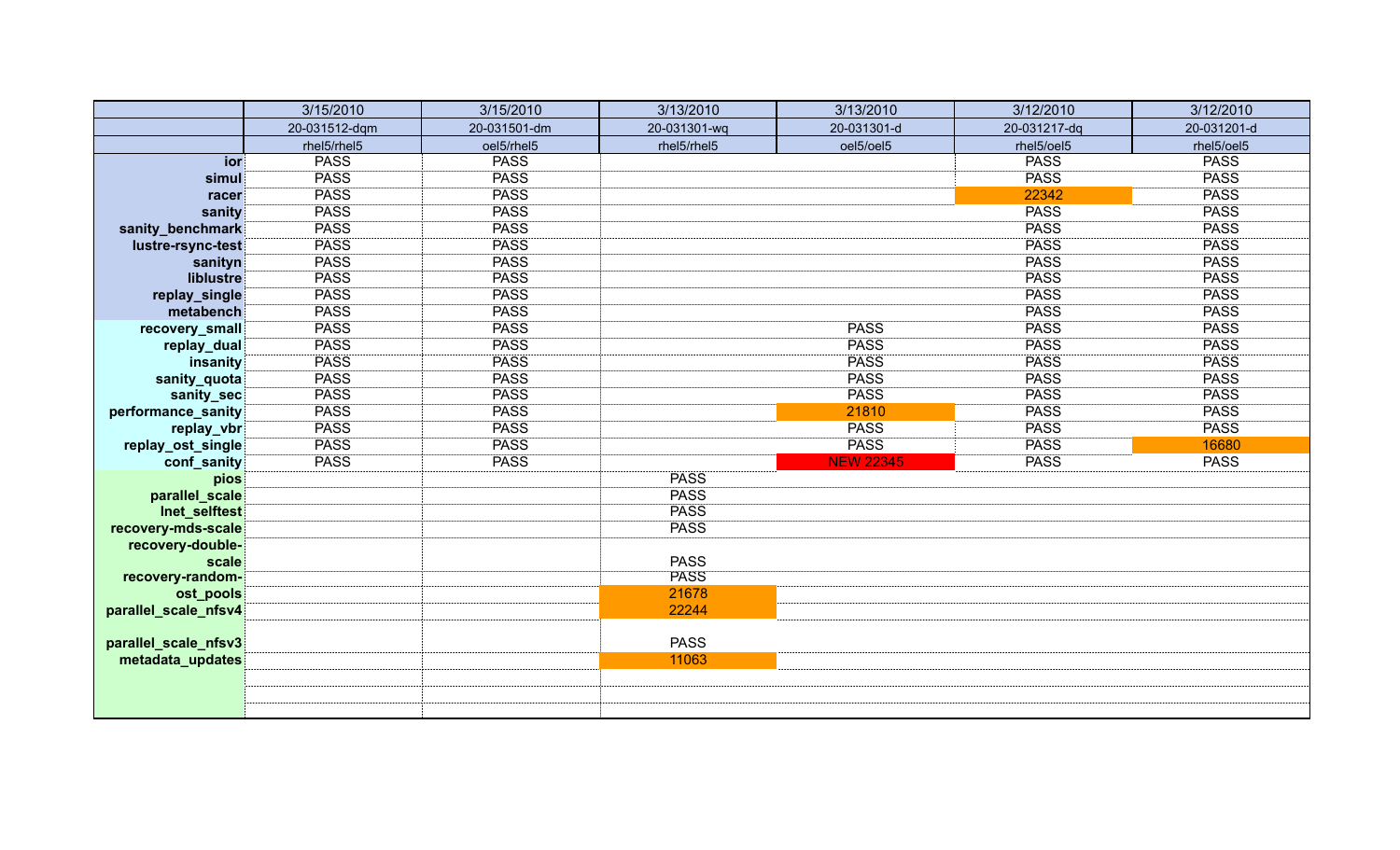|                      | 3/11/2010        | 3/11/2010    | 3/10/2010    | 3/10/2010            | 3/10/2010     | 3/9/2010    |
|----------------------|------------------|--------------|--------------|----------------------|---------------|-------------|
|                      | 20-031117-dq     | 20-031101-dq | 20-031017-dm | 20-031001-wq         | 20-031001-dqm | 20-030917-d |
|                      | rhel5/oel5       | oel5/rhel5   | oel5/oel5    | oel5/oel5            | oel5/rhel5    | oel5/rhel5  |
| ior                  | <b>PASS</b>      | <b>PASS</b>  | <b>PASS</b>  |                      | <b>PASS</b>   | <b>PASS</b> |
| simul                | <b>PASS</b>      | <b>PASS</b>  | <b>PASS</b>  |                      | <b>PASS</b>   | <b>PASS</b> |
| racer                | <b>NEW 22342</b> | <b>PASS</b>  | <b>PASS</b>  |                      | <b>PASS</b>   | <b>PASS</b> |
| sanity               | <b>PASS</b>      | <b>PASS</b>  | <b>PASS</b>  |                      | <b>PASS</b>   | <b>PASS</b> |
| sanity_benchmark     | <b>PASS</b>      | <b>PASS</b>  | <b>PASS</b>  |                      | 21785         | <b>PASS</b> |
| lustre-rsync-test    | <b>PASS</b>      | 22148        | <b>PASS</b>  |                      | <b>PASS</b>   | <b>PASS</b> |
| sanityn              | <b>PASS</b>      | <b>PASS</b>  | <b>PASS</b>  |                      | <b>PASS</b>   | <b>PASS</b> |
| liblustre            | <b>PASS</b>      | <b>PASS</b>  | <b>PASS</b>  |                      | <b>PASS</b>   | <b>PASS</b> |
| replay_single        | <b>PASS</b>      | <b>PASS</b>  | <b>PASS</b>  |                      | <b>PASS</b>   | <b>PASS</b> |
| metabench            | <b>PASS</b>      | <b>PASS</b>  | <b>PASS</b>  |                      | <b>PASS</b>   | <b>PASS</b> |
| recovery_small       | <b>PASS</b>      | <b>PASS</b>  |              |                      | <b>PASS</b>   | <b>PASS</b> |
| replay_dual          | <b>PASS</b>      | <b>PASS</b>  |              |                      | <b>PASS</b>   | <b>PASS</b> |
| insanity             | <b>PASS</b>      | <b>PASS</b>  |              |                      | <b>PASS</b>   | <b>PASS</b> |
| sanity_quota         | <b>PASS</b>      | <b>PASS</b>  |              |                      | <b>PASS</b>   | <b>PASS</b> |
| sanity_sec           | <b>PASS</b>      | <b>PASS</b>  |              |                      | <b>PASS</b>   | <b>PASS</b> |
| performance_sanity   | <b>PASS</b>      | <b>PASS</b>  |              |                      | <b>PASS</b>   | <b>PASS</b> |
| replay_vbr           | <b>PASS</b>      | <b>PASS</b>  |              |                      | <b>PASS</b>   | <b>PASS</b> |
| replay_ost_single    | <b>PASS</b>      | <b>PASS</b>  |              |                      | <b>PASS</b>   | <b>PASS</b> |
| conf_sanity          | <b>PASS</b>      | <b>PASS</b>  |              |                      | <b>PASS</b>   | <b>PASS</b> |
| pios                 |                  |              |              | <b>PASS</b>          |               |             |
| parallel_scale       |                  |              |              | 22168                |               |             |
| Inet_selftest        |                  |              |              | <b>PASS</b>          |               |             |
| recovery-mds-scale   |                  |              |              | <b>PASS</b>          |               |             |
| recovery-double-     |                  |              |              |                      |               |             |
| scale                |                  |              |              | <b>PASS</b><br>18313 |               |             |
| recovery-random-     |                  |              |              | <b>PASS</b>          |               |             |
| ost_pools            |                  |              |              | 22142                |               |             |
| parallel_scale_nfsv4 |                  |              |              |                      |               |             |
| parallel_scale_nfsv3 |                  |              |              | <b>PASS</b>          |               |             |
| metadata_updates     |                  |              |              | 11063                |               |             |
|                      |                  |              |              |                      |               |             |
|                      |                  |              |              |                      |               |             |
|                      |                  |              |              |                      |               |             |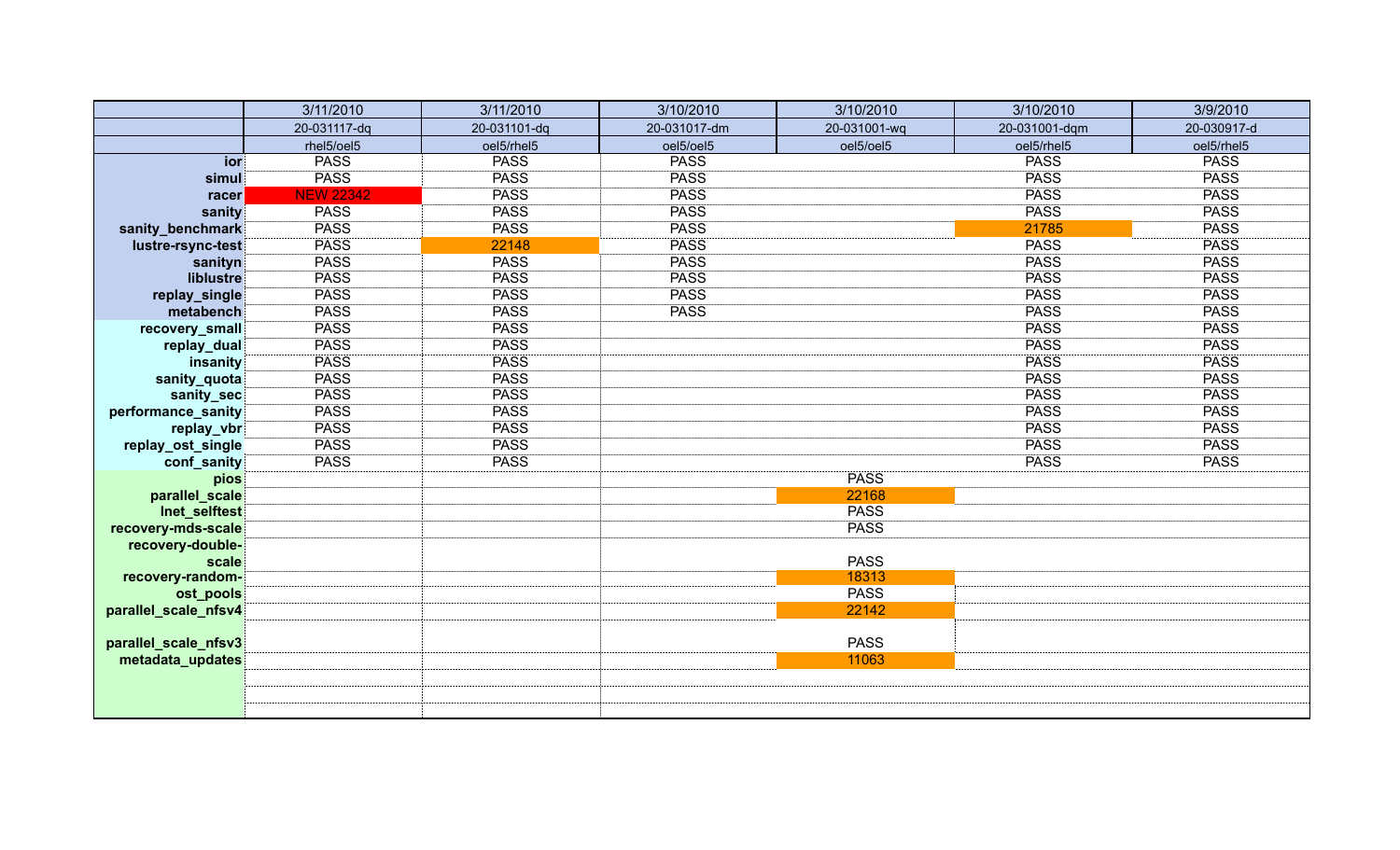|                      | 3/9/2010         | 3/8/2010      | 3/8/2010     | 3/6/2010         | 3/6/2010         | 3/6/2010         |
|----------------------|------------------|---------------|--------------|------------------|------------------|------------------|
|                      | 20-030908-dm     | 20-030818-dqm | 20-030808-dq | 20-030618-dq     | 20-030608-wm     | 20-030608-dqm    |
|                      | oel5/oel5        | oel5/rhel5    | oel5/rhel5   | oel5/rhel5       | rhel5/rhel5      | oel5/oel5        |
| ior                  | <b>PASS</b>      | <b>PASS</b>   | <b>PASS</b>  | <b>PASS</b>      |                  | <b>PASS</b>      |
| simul                | <b>PASS</b>      | <b>PASS</b>   | <b>PASS</b>  | <b>PASS</b>      |                  | 21888            |
| racer                | <b>PASS</b>      | <b>PASS</b>   | <b>PASS</b>  | <b>PASS</b>      |                  | <b>PASS</b>      |
| sanity               | <b>PASS</b>      | <b>PASS</b>   | <b>PASS</b>  | <b>PASS</b>      |                  | <b>PASS</b>      |
| sanity_benchmark     | <b>PASS</b>      | 21785         | <b>PASS</b>  | <b>NT</b>        |                  | <b>PASS</b>      |
| lustre-rsync-test    | <b>NEW 22297</b> | <b>PASS</b>   | <b>PASS</b>  | <b>NEW 22274</b> |                  | <b>PASS</b>      |
| sanityn              | <b>PASS</b>      | <b>PASS</b>   | <b>PASS</b>  | 22274            |                  | <b>PASS</b>      |
| liblustre            | <b>PASS</b>      | <b>PASS</b>   | <b>PASS</b>  | 22274            |                  | <b>PASS</b>      |
| replay_single        | <b>PASS</b>      | <b>PASS</b>   | <b>PASS</b>  | 22274            |                  | <b>NT</b>        |
| metabench            | <b>PASS</b>      | <b>PASS</b>   | <b>PASS</b>  | <b>PASS</b>      |                  | <b>PASS</b>      |
| recovery_small       | <b>PASS</b>      | <b>PASS</b>   | <b>PASS</b>  | <b>PASS</b>      |                  | <b>PASS</b>      |
| replay_dual          | <b>PASS</b>      | <b>PASS</b>   | <b>PASS</b>  | <b>NT</b>        |                  | <b>NT</b>        |
| insanity             | <b>PASS</b>      | <b>PASS</b>   | <b>PASS</b>  | <b>NT</b>        |                  | <b>NT</b>        |
| sanity_quota         | <b>PASS</b>      | <b>PASS</b>   | <b>PASS</b>  | <b>PASS</b>      |                  | <b>PASS</b>      |
| sanity_sec           | <b>PASS</b>      | <b>PASS</b>   | <b>PASS</b>  | <b>PASS</b>      |                  | <b>PASS</b>      |
| performance_sanity   | 21678            | <b>PASS</b>   | <b>PASS</b>  | <b>PASS</b>      |                  | <b>PASS</b>      |
| replay_vbr           | <b>PASS</b>      | <b>PASS</b>   | <b>PASS</b>  | <b>PASS</b>      |                  | <b>PASS</b>      |
| replay_ost_single    | <b>PASS</b>      | <b>PASS</b>   | <b>PASS</b>  | <b>PASS</b>      |                  | <b>NEW 22270</b> |
| conf_sanity          | <b>PASS</b>      | <b>PASS</b>   | <b>PASS</b>  | <b>NT</b>        |                  | <b>PASS</b>      |
| pios                 |                  |               |              |                  | <b>PASS</b>      |                  |
| parallel_scale       |                  |               |              |                  | <b>PASS</b>      |                  |
| Inet_selftest        |                  |               |              |                  | <b>PASS</b>      |                  |
| recovery-mds-scale   |                  |               |              |                  | <b>NT</b>        |                  |
| recovery-double-     |                  |               |              |                  |                  |                  |
| scale                |                  |               |              |                  | 20652            |                  |
| recovery-random-     |                  |               |              |                  | <b>NEW 22273</b> |                  |
| ost_pools            |                  |               |              |                  | 22273            |                  |
| parallel_scale_nfsv4 |                  |               |              |                  | 22142            |                  |
|                      |                  |               |              |                  |                  |                  |
| parallel_scale_nfsv3 |                  |               |              |                  | <b>PASS</b>      |                  |
| metadata_updates     |                  |               |              |                  | 11063            |                  |
|                      |                  |               |              |                  |                  |                  |
|                      |                  |               |              |                  |                  |                  |
|                      |                  |               |              |                  |                  |                  |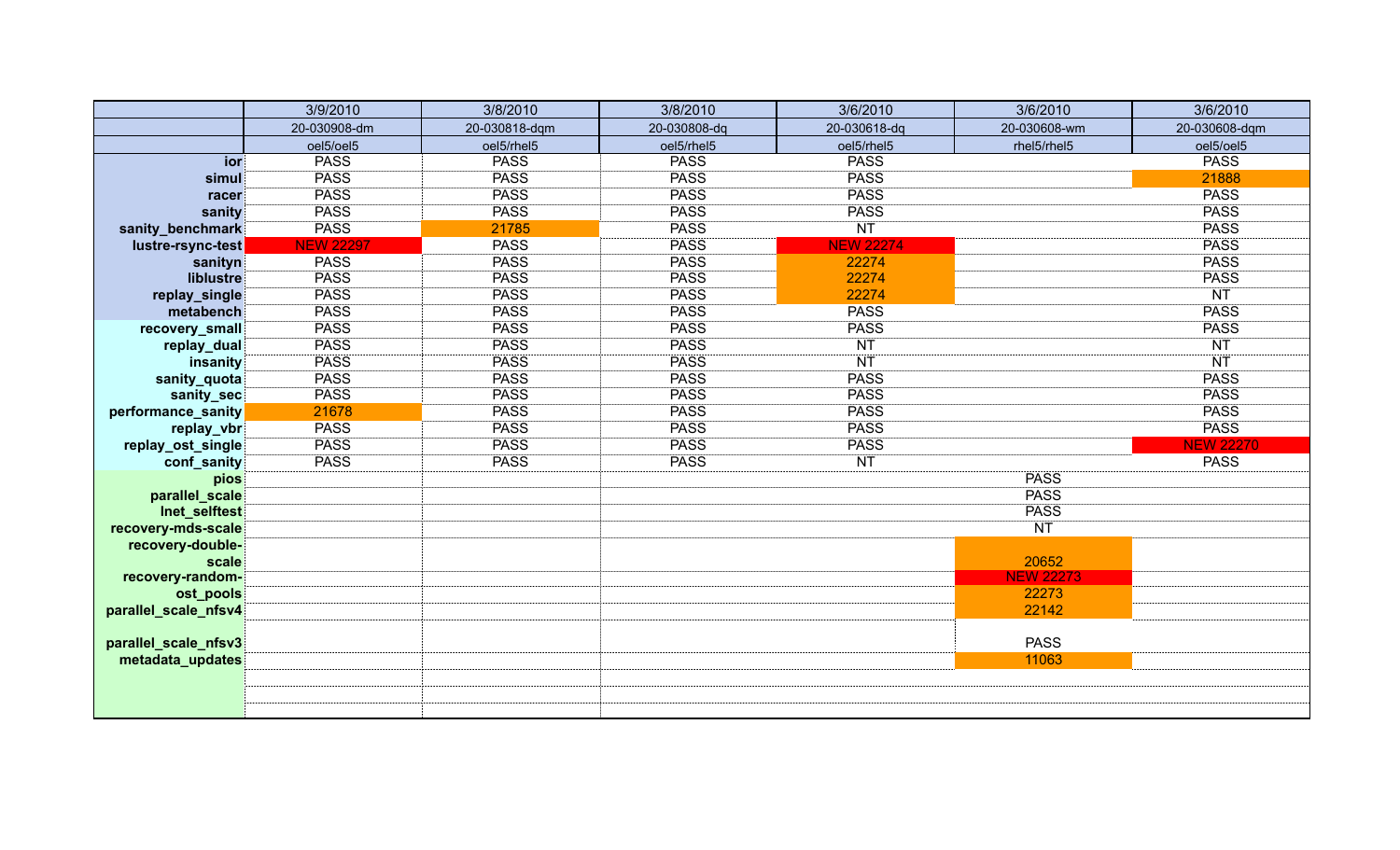|                      | 3/5/2010         | 3/5/2010        | 3/4/2010     | 3/4/2010     | 3/3/2010         | 3/3/2010     |
|----------------------|------------------|-----------------|--------------|--------------|------------------|--------------|
|                      | 20-030518-dq     | 20-030508-dq    | 20-030418-dq | 20-030410-dq | 20-030308-wq     | 20-030318-dm |
|                      | oel5/rhel5       | oel5/rhel5      | oel5/rhel5   | oel5/rhel5   | rhel5/rhel5      | oel5/rhel5   |
| ior                  | <b>PASS</b>      | <b>PASS</b>     | <b>PASS</b>  | <b>PASS</b>  |                  | <b>PASS</b>  |
| simul                | <b>PASS</b>      | <b>PASS</b>     | <b>PASS</b>  | <b>PASS</b>  |                  | <b>PASS</b>  |
| racer                | <b>PASS</b>      | <b>PASS</b>     | <b>PASS</b>  | <b>PASS</b>  |                  | <b>PASS</b>  |
| sanity               | <b>PASS</b>      | <b>PASS</b>     | <b>PASS</b>  | <b>PASS</b>  |                  | <b>PASS</b>  |
| sanity_benchmark     | <b>NT</b>        | $\overline{NT}$ | <b>PASS</b>  | <b>PASS</b>  |                  | <b>PASS</b>  |
| lustre-rsync-test    | <b>NEW 22269</b> | <b>PASS</b>     | <b>PASS</b>  | <b>PASS</b>  |                  | <b>PASS</b>  |
| sanityn              | 21505            | <b>PASS</b>     | <b>PASS</b>  | <b>PASS</b>  |                  | <b>PASS</b>  |
| liblustre            | 21505            | <b>PASS</b>     | <b>PASS</b>  | <b>PASS</b>  |                  | <b>PASS</b>  |
| replay_single        | 21505            | <b>PASS</b>     | <b>NT</b>    | <b>PASS</b>  |                  | <b>PASS</b>  |
| metabench            | <b>PASS</b>      | <b>PASS</b>     | <b>PASS</b>  | <b>PASS</b>  |                  | <b>PASS</b>  |
| recovery_small       | <b>PASS</b>      | <b>PASS</b>     | <b>PASS</b>  | 21476        |                  | <b>PASS</b>  |
| replay_dual          | <b>NT</b>        | <b>NT</b>       | <b>NT</b>    | <b>PASS</b>  |                  | 21476        |
| insanity             | <b>NT</b>        | <b>NT</b>       | <b>NT</b>    | <b>PASS</b>  |                  | <b>PASS</b>  |
| sanity_quota         | <b>PASS</b>      | <b>PASS</b>     | <b>PASS</b>  | <b>PASS</b>  |                  | <b>PASS</b>  |
| sanity_sec           | <b>PASS</b>      | <b>PASS</b>     | <b>PASS</b>  | <b>PASS</b>  |                  | <b>PASS</b>  |
| performance_sanity   | <b>PASS</b>      | <b>PASS</b>     | <b>PASS</b>  | <b>PASS</b>  |                  | <b>PASS</b>  |
| replay_vbr           | <b>PASS</b>      | <b>PASS</b>     | <b>PASS</b>  | <b>PASS</b>  |                  | <b>PASS</b>  |
| replay_ost_single    | <b>PASS</b>      | <b>PASS</b>     | <b>PASS</b>  | <b>PASS</b>  |                  | <b>PASS</b>  |
| conf_sanity          | <b>NT</b>        | <b>NT</b>       | <b>NT</b>    | <b>PASS</b>  |                  | <b>PASS</b>  |
| pios                 |                  |                 |              |              | <b>PASS</b>      |              |
| parallel_scale       |                  |                 |              |              | <b>PASS</b>      |              |
| Inet_selftest        |                  |                 |              |              | <b>PASS</b>      |              |
| recovery-mds-scale   |                  |                 |              |              | <b>PASS</b>      |              |
| recovery-double-     |                  |                 |              |              |                  |              |
| scale                |                  |                 |              |              | <b>PASS</b>      |              |
| recovery-random-     |                  |                 |              |              | <b>PASS</b>      |              |
| ost_pools            |                  |                 |              |              | <b>PASS</b>      |              |
| parallel_scale_nfsv4 |                  |                 |              |              | <b>NEW 22244</b> |              |
|                      |                  |                 |              |              |                  |              |
| parallel_scale_nfsv3 |                  |                 |              |              | <b>PASS</b>      |              |
| metadata_updates     |                  |                 |              |              | 11063            |              |
|                      |                  |                 |              |              |                  |              |
|                      |                  |                 |              |              |                  |              |
|                      |                  |                 |              |              |                  |              |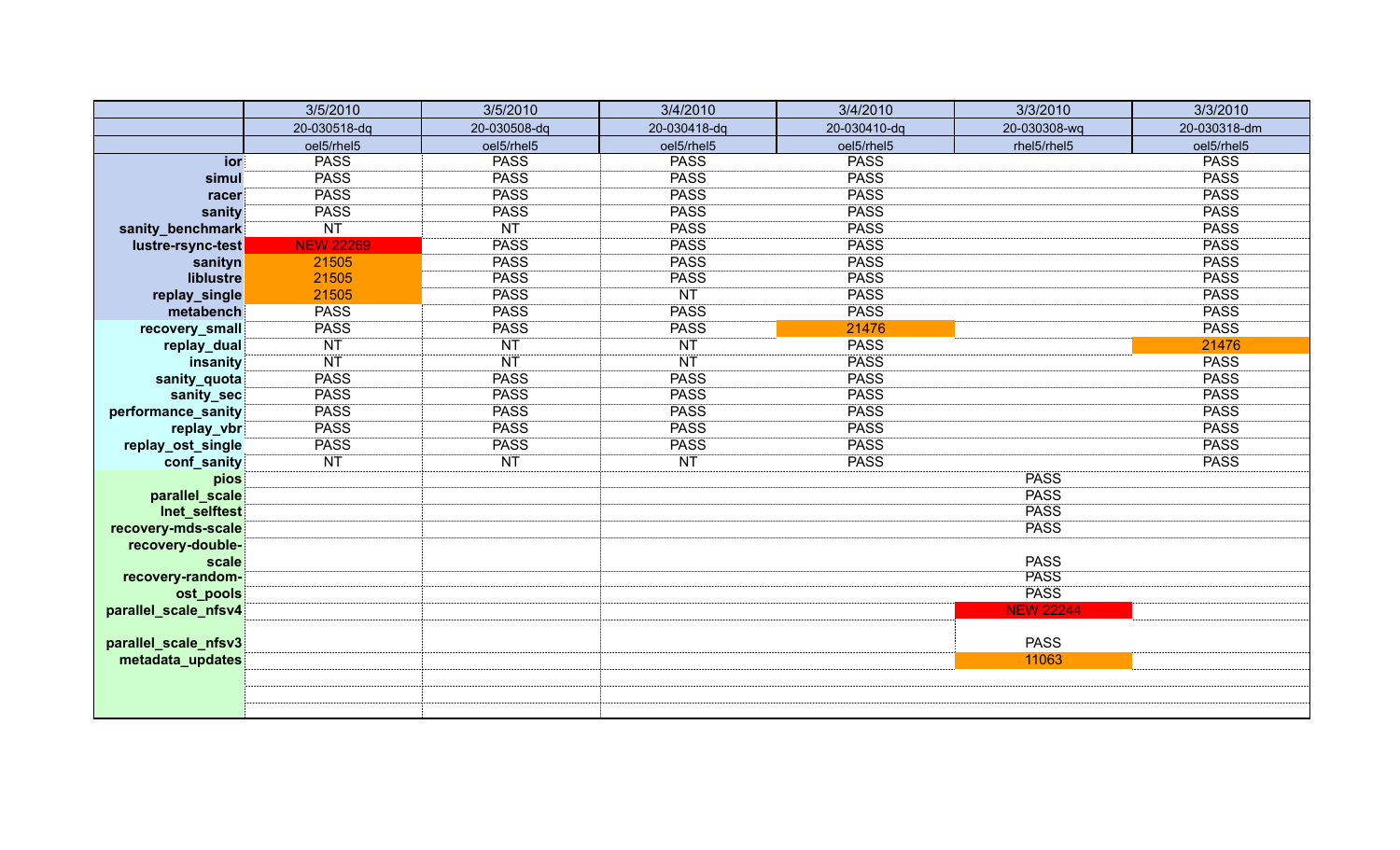|                      | 3/3/2010     | 3/2/2010     | 3/2/2010     | 3/1/2010     | 3/1/2010     | 2/28/2010                  |
|----------------------|--------------|--------------|--------------|--------------|--------------|----------------------------|
|                      | 20-030308-dq | 20-030218-dq | 20-030208-dq | 20-030119-dq | 20-030108-dq | 20-022808-w                |
|                      | oel5/rhel5   | oel5/rhel5   | oel5/rhel5   | oel5/rhel5   | oel5/rhel5   | oel5/oel5                  |
| ior                  | <b>PASS</b>  | <b>PASS</b>  | <b>PASS</b>  | <b>PASS</b>  | <b>PASS</b>  |                            |
| simul                | <b>PASS</b>  | <b>PASS</b>  | <b>PASS</b>  | <b>PASS</b>  | <b>PASS</b>  |                            |
| racer                | <b>PASS</b>  | <b>PASS</b>  | <b>PASS</b>  | <b>PASS</b>  | <b>PASS</b>  |                            |
| sanity               | <b>PASS</b>  | <b>PASS</b>  | <b>PASS</b>  | <b>PASS</b>  | <b>PASS</b>  |                            |
| sanity_benchmark     | <b>PASS</b>  | <b>PASS</b>  | <b>PASS</b>  | <b>PASS</b>  | <b>PASS</b>  |                            |
| lustre-rsync-test    | <b>PASS</b>  | <b>PASS</b>  | <b>PASS</b>  | <b>PASS</b>  | 22148        |                            |
| sanityn              | <b>PASS</b>  | <b>PASS</b>  | <b>PASS</b>  | <b>PASS</b>  | <b>PASS</b>  |                            |
| liblustre            | <b>PASS</b>  | <b>PASS</b>  | <b>PASS</b>  | <b>PASS</b>  | <b>PASS</b>  |                            |
| replay_single        | <b>PASS</b>  | <b>PASS</b>  | <b>PASS</b>  | <b>PASS</b>  | <b>PASS</b>  |                            |
| metabench            | <b>PASS</b>  | <b>PASS</b>  | <b>PASS</b>  | <b>PASS</b>  | <b>PASS</b>  |                            |
| recovery_small       | <b>PASS</b>  | <b>PASS</b>  | <b>PASS</b>  | 21476        | 21476        |                            |
| replay_dual          | <b>PASS</b>  | <b>PASS</b>  | <b>PASS</b>  | <b>PASS</b>  | <b>PASS</b>  |                            |
| insanity             | <b>PASS</b>  | <b>PASS</b>  | <b>PASS</b>  | <b>PASS</b>  | <b>PASS</b>  |                            |
| sanity_quota         | <b>PASS</b>  | <b>PASS</b>  | <b>PASS</b>  | <b>PASS</b>  | <b>PASS</b>  |                            |
| sanity_sec           | <b>PASS</b>  | <b>PASS</b>  | <b>PASS</b>  | <b>PASS</b>  | <b>PASS</b>  |                            |
| performance_sanity   | <b>PASS</b>  | <b>PASS</b>  | <b>PASS</b>  | <b>PASS</b>  | 21636        |                            |
| replay_vbr           | <b>PASS</b>  | <b>PASS</b>  | <b>PASS</b>  | <b>PASS</b>  | <b>PASS</b>  |                            |
| replay_ost_single    | <b>PASS</b>  | 16680        | <b>PASS</b>  | <b>PASS</b>  | <b>PASS</b>  |                            |
| conf_sanity          | <b>PASS</b>  | <b>PASS</b>  | <b>PASS</b>  | <b>PASS</b>  | <b>PASS</b>  |                            |
| pios                 |              |              |              |              |              | <b>PASS</b>                |
| parallel_scale       |              |              |              |              |              | VET (mpi tests didn't run) |
| Inet_selftest        |              |              |              |              |              | <b>PASS</b>                |
| recovery-mds-scale   |              |              |              |              |              | <b>PASS</b>                |
| recovery-double-     |              |              |              |              |              |                            |
| scale                |              |              |              |              |              | <b>PASS</b>                |
| recovery-random-     |              |              |              |              |              | 22129                      |
| ost_pools            |              |              |              |              |              | 21720                      |
| parallel_scale_nfsv4 |              |              |              |              |              | 21636                      |
| parallel_scale_nfsv3 |              |              |              |              |              | VET (IOR failed)           |
| metadata_updates     |              |              |              |              |              | 11063                      |
|                      |              |              |              |              |              |                            |
|                      |              |              |              |              |              |                            |
|                      |              |              |              |              |              |                            |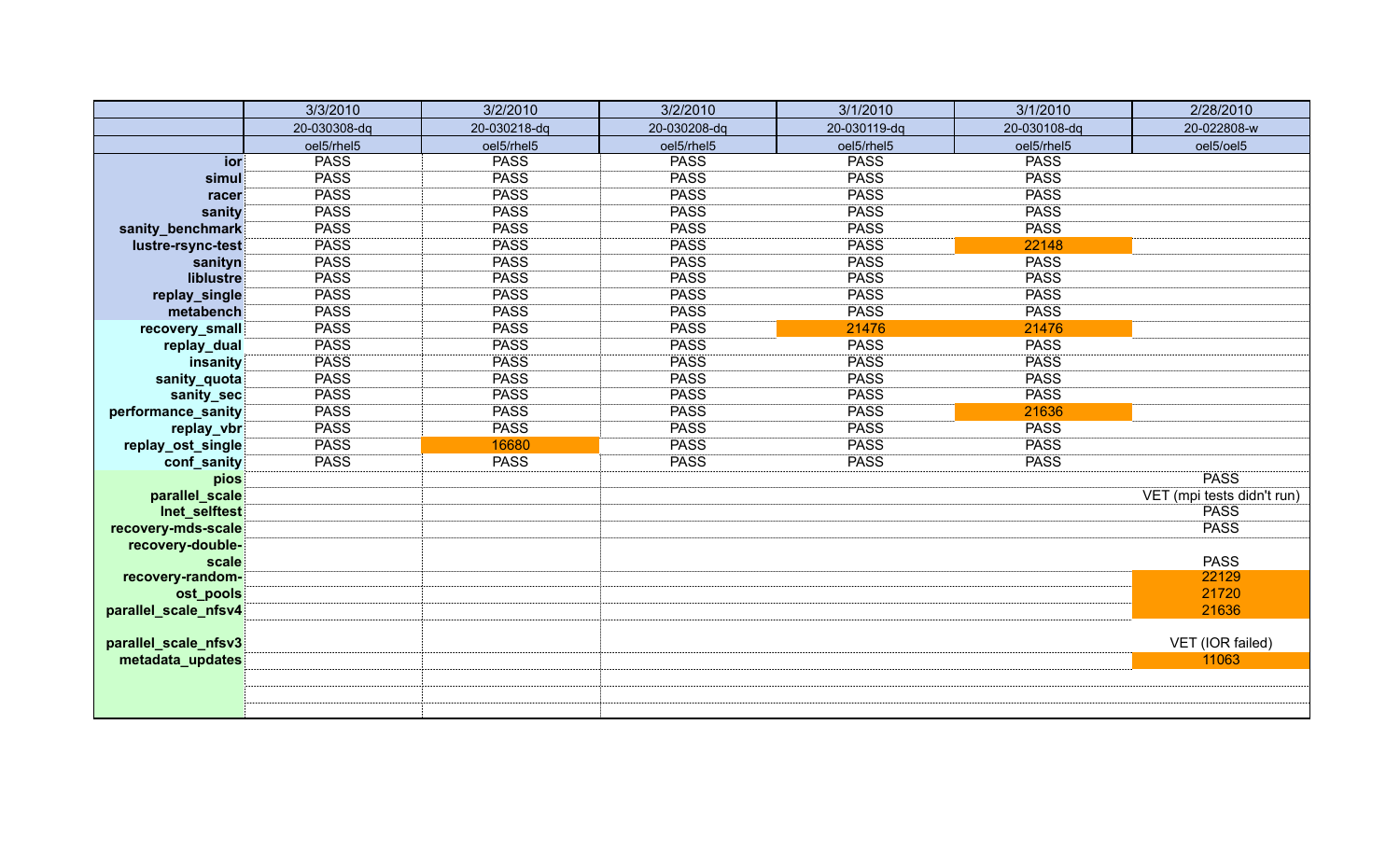|                      | 2/28/2010    | 2/27/2010   | 2/27/2010     | 2/26/2010   | 2/26/2010    | 2/25/2010    |
|----------------------|--------------|-------------|---------------|-------------|--------------|--------------|
|                      | 20-022808-dq | 20-022718-d | 20-022708-dqm | 20-022618-d | 20-022608-dm | 20-022518-dm |
|                      | rhel5/rhel5  | oel5/rhel5  | oel5/oel5     | rhel5/oel5  | rhel5/oel5   | rhel5/oel5   |
| ior                  | <b>PASS</b>  | <b>PASS</b> | <b>PASS</b>   | <b>PASS</b> | <b>PASS</b>  | <b>PASS</b>  |
| simul                | <b>PASS</b>  | <b>PASS</b> | <b>PASS</b>   | <b>PASS</b> | <b>PASS</b>  | <b>PASS</b>  |
| racer                | <b>PASS</b>  | <b>PASS</b> | <b>PASS</b>   | <b>PASS</b> | <b>PASS</b>  | 19176        |
| sanity               | <b>PASS</b>  | <b>PASS</b> | <b>PASS</b>   | <b>PASS</b> | <b>PASS</b>  | <b>PASS</b>  |
| sanity_benchmark     | <b>PASS</b>  | <b>PASS</b> | <b>PASS</b>   | <b>PASS</b> | <b>PASS</b>  | <b>PASS</b>  |
| lustre-rsync-test    | <b>PASS</b>  | <b>PASS</b> | PASS          | <b>PASS</b> | <b>PASS</b>  | <b>PASS</b>  |
| sanityn              | <b>PASS</b>  | <b>PASS</b> | <b>PASS</b>   | <b>PASS</b> | <b>PASS</b>  | <b>PASS</b>  |
| liblustre            | <b>PASS</b>  | <b>PASS</b> | PASS          | <b>PASS</b> | <b>PASS</b>  | <b>PASS</b>  |
| replay_single        | <b>PASS</b>  | <b>PASS</b> | PASS          | <b>PASS</b> | <b>PASS</b>  | <b>PASS</b>  |
| metabench            | <b>PASS</b>  | <b>PASS</b> | <b>PASS</b>   | <b>PASS</b> | <b>PASS</b>  | <b>PASS</b>  |
| recovery_small       | <b>PASS</b>  | <b>PASS</b> | PASS          | <b>PASS</b> | <b>PASS</b>  | <b>PASS</b>  |
| replay_dual          | <b>PASS</b>  | <b>PASS</b> | <b>PASS</b>   | <b>PASS</b> | <b>PASS</b>  | <b>PASS</b>  |
| insanity             | <b>PASS</b>  | <b>PASS</b> | <b>PASS</b>   | <b>PASS</b> | <b>PASS</b>  | <b>PASS</b>  |
| sanity_quota         | <b>PASS</b>  | <b>PASS</b> | <b>PASS</b>   | <b>PASS</b> | <b>PASS</b>  | <b>PASS</b>  |
| sanity_sec           | <b>PASS</b>  | <b>PASS</b> | <b>PASS</b>   | <b>PASS</b> | <b>PASS</b>  | <b>PASS</b>  |
| performance_sanity   | <b>PASS</b>  | <b>PASS</b> | 21636         | <b>PASS</b> | <b>PASS</b>  | 21678        |
| replay_vbr           | <b>PASS</b>  | <b>PASS</b> | <b>PASS</b>   | <b>PASS</b> | <b>PASS</b>  | 20680        |
| replay_ost_single    | <b>PASS</b>  | <b>PASS</b> | <b>PASS</b>   | <b>PASS</b> | <b>PASS</b>  | <b>PASS</b>  |
| conf_sanity          | <b>PASS</b>  | <b>PASS</b> | <b>PASS</b>   | <b>PASS</b> | <b>PASS</b>  | <b>PASS</b>  |
| pios                 |              |             |               |             |              |              |
| parallel_scale       |              |             |               |             |              |              |
| Inet_selftest        |              |             |               |             |              |              |
| recovery-mds-scale   |              |             |               |             |              |              |
| recovery-double-     |              |             |               |             |              |              |
| scale                |              |             |               |             |              |              |
| recovery-random-     |              |             |               |             |              |              |
| ost_pools            |              |             |               |             |              |              |
| parallel_scale_nfsv4 |              |             |               |             |              |              |
| parallel_scale_nfsv3 |              |             |               |             |              |              |
| metadata_updates     |              |             |               |             |              |              |
|                      |              |             |               |             |              |              |
|                      |              |             |               |             |              |              |
|                      |              |             |               |             |              |              |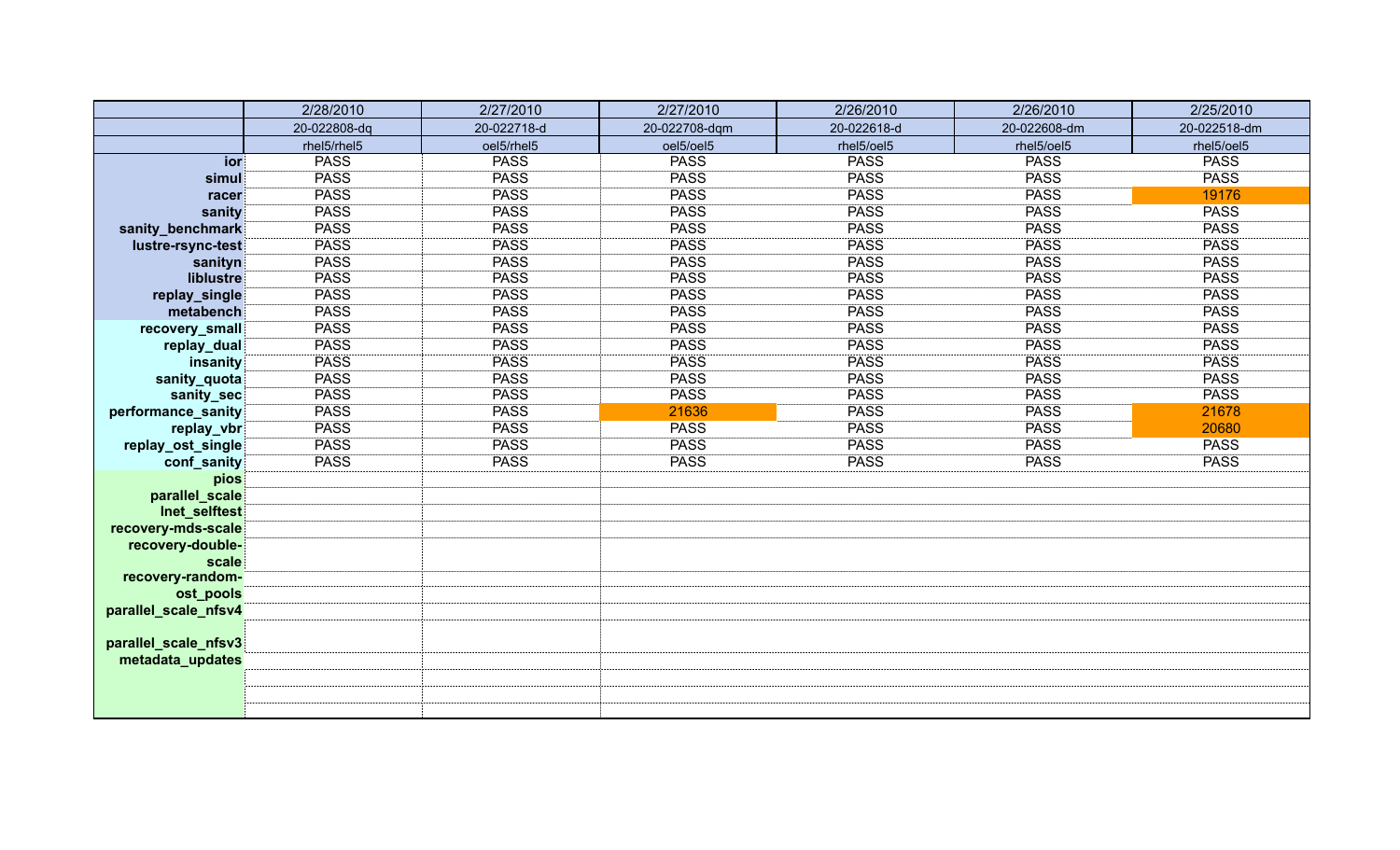|                           | 2/24/2010   | 2/24/2010            | 2/24/2010    | 2/23/2010   | 2/23/2010    | 2/23/2010   |
|---------------------------|-------------|----------------------|--------------|-------------|--------------|-------------|
|                           | 20-022418-d | 20-022408-w          | 20-022408-dq | 20-022308-d | 20-022318-dm | 20-022308-d |
|                           | rhel5/oel5  | rhel5/rhel5          | rhel5/oel5   | oel5/oel5   | rhel5/oel5   | oel5/oel5   |
| ior                       | <b>PASS</b> |                      | <b>PASS</b>  | <b>PASS</b> | <b>PASS</b>  | <b>PASS</b> |
| simul                     | <b>PASS</b> |                      | <b>PASS</b>  | <b>PASS</b> | <b>PASS</b>  | <b>PASS</b> |
| racer                     | <b>PASS</b> |                      | <b>PASS</b>  | <b>PASS</b> | <b>PASS</b>  | <b>PASS</b> |
| sanity                    | <b>PASS</b> |                      | <b>PASS</b>  | <b>PASS</b> | <b>PASS</b>  | <b>PASS</b> |
| sanity_benchmark          | <b>PASS</b> |                      | <b>PASS</b>  | <b>PASS</b> | <b>PASS</b>  | <b>PASS</b> |
| lustre-rsync-test         | <b>PASS</b> |                      | <b>PASS</b>  | <b>PASS</b> | <b>PASS</b>  | <b>PASS</b> |
| sanityn                   | <b>PASS</b> |                      | <b>PASS</b>  | <b>PASS</b> | <b>PASS</b>  | <b>PASS</b> |
| liblustre                 | <b>PASS</b> |                      | <b>PASS</b>  | <b>PASS</b> | <b>PASS</b>  | <b>PASS</b> |
| replay_single             | <b>PASS</b> |                      | <b>PASS</b>  | <b>PASS</b> | <b>PASS</b>  | <b>PASS</b> |
| metabench                 | <b>PASS</b> |                      | PASS         | <b>PASS</b> | <b>PASS</b>  | <b>PASS</b> |
| recovery_small            | <b>PASS</b> |                      | <b>PASS</b>  | <b>PASS</b> | <b>PASS</b>  | <b>PASS</b> |
| replay_dual               | <b>PASS</b> |                      | <b>PASS</b>  | <b>PASS</b> | <b>PASS</b>  | <b>PASS</b> |
| insanity                  | <b>PASS</b> |                      | <b>PASS</b>  | <b>PASS</b> | <b>PASS</b>  | <b>PASS</b> |
| sanity_quota              | <b>PASS</b> |                      | <b>PASS</b>  | <b>PASS</b> | <b>PASS</b>  | <b>PASS</b> |
| sanity_sec                | <b>PASS</b> |                      | <b>PASS</b>  | <b>PASS</b> | <b>PASS</b>  | <b>PASS</b> |
| performance_sanity        | <b>PASS</b> |                      | <b>PASS</b>  | <b>PASS</b> | 21678        | <b>PASS</b> |
| replay_vbr                | <b>PASS</b> |                      | <b>PASS</b>  | <b>PASS</b> | <b>PASS</b>  | <b>PASS</b> |
| replay_ost_single         | <b>PASS</b> |                      | <b>PASS</b>  | <b>PASS</b> | <b>PASS</b>  | <b>PASS</b> |
| conf_sanity               | <b>PASS</b> |                      | 21449        | <b>PASS</b> | <b>PASS</b>  | <b>PASS</b> |
| pios                      |             | <b>PASS</b>          |              |             |              |             |
| parallel_scale            |             | <b>NEW 22168</b>     |              |             |              |             |
| Inet_selftest             |             | <b>PASS</b>          |              |             |              |             |
| recovery-mds-scale        |             | <b>NEW 22169</b>     |              |             |              |             |
| recovery-double-          |             |                      |              |             |              |             |
| scale<br>recovery-random- |             | 21678<br><b>PASS</b> |              |             |              |             |
| ost_pools                 |             | <b>PASS</b>          |              |             |              |             |
| parallel_scale_nfsv4      |             | 21678                |              |             |              |             |
|                           |             |                      |              |             |              |             |
| parallel_scale_nfsv3      |             | <b>PASS</b>          |              |             |              |             |
| metadata_updates          |             | 11063                |              |             |              |             |
|                           |             |                      |              |             |              |             |
|                           |             |                      |              |             |              |             |
|                           |             |                      |              |             |              |             |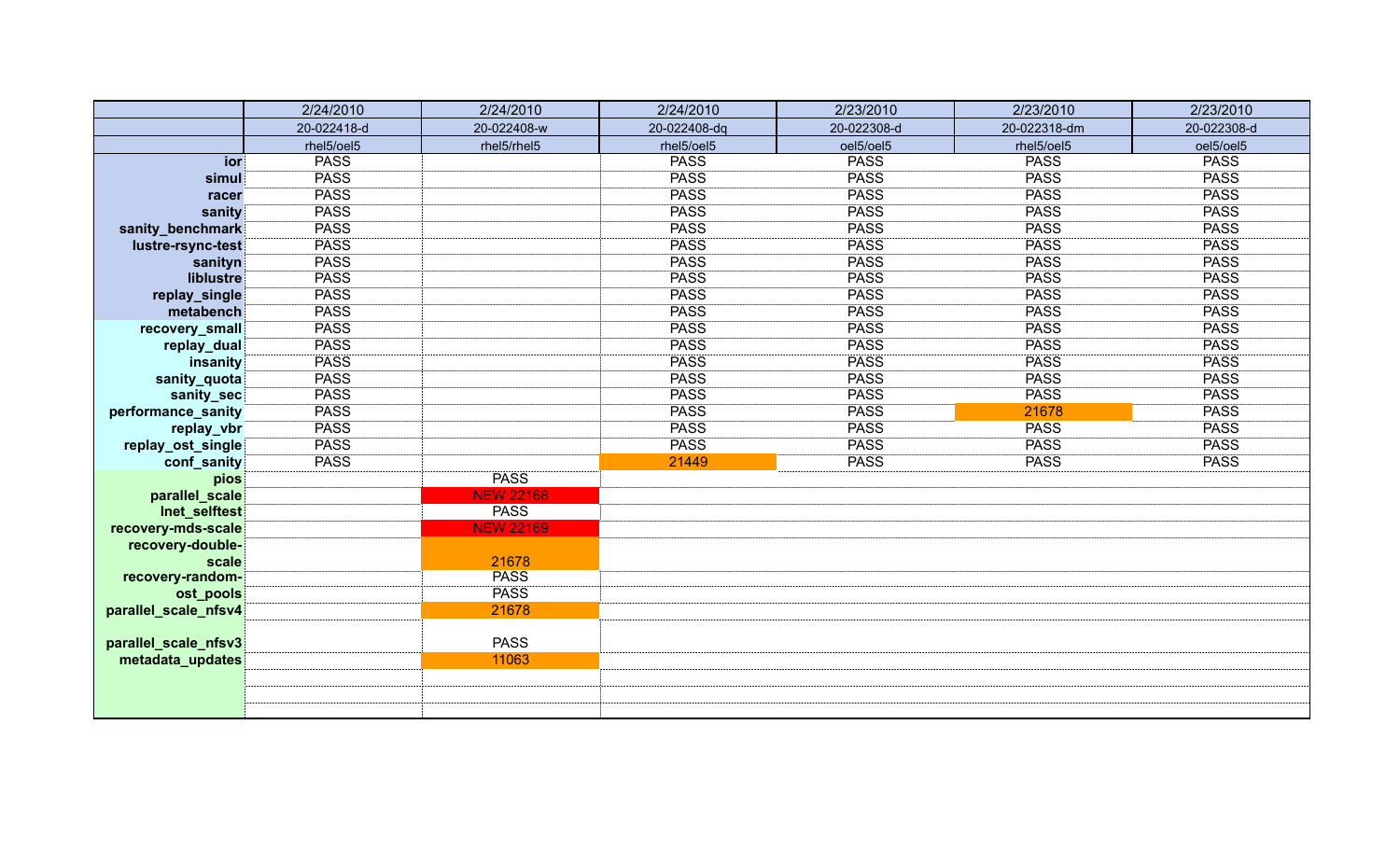|                      | 2/22/2010    | 2/22/2010    | 2/21/2010        | 2/21/2010   | 2/20/2010       | 2/20/2010    |
|----------------------|--------------|--------------|------------------|-------------|-----------------|--------------|
|                      | 20-022218-dq | 20-022208-dq | 20-022108-wqm    | 20-022118-d | 20-022008-wq    | 20-022008-dq |
|                      | oel5/oel5    | oel5/oel5    | oel5/oel5        | oel5/oel5   | oel5/oel5       | oel5/oel5    |
| ior                  | <b>PASS</b>  | <b>PASS</b>  |                  | <b>PASS</b> |                 | <b>PASS</b>  |
| simul                | <b>PASS</b>  | <b>PASS</b>  |                  | <b>PASS</b> |                 | <b>PASS</b>  |
| racer                | <b>PASS</b>  | <b>PASS</b>  |                  | <b>PASS</b> |                 | <b>PASS</b>  |
| sanity               | <b>PASS</b>  | <b>PASS</b>  |                  | <b>PASS</b> |                 | <b>PASS</b>  |
| sanity_benchmark     | <b>PASS</b>  | <b>PASS</b>  |                  | <b>PASS</b> |                 | <b>PASS</b>  |
| lustre-rsync-test    | <b>NL</b>    | <b>PASS</b>  |                  | <b>PASS</b> |                 | <b>PASS</b>  |
| sanityn              | <b>PASS</b>  | <b>PASS</b>  |                  | <b>PASS</b> |                 | <b>PASS</b>  |
| liblustre            | <b>PASS</b>  | <b>PASS</b>  |                  | <b>PASS</b> |                 | <b>PASS</b>  |
| replay_single        | <b>PASS</b>  | <b>PASS</b>  |                  | <b>PASS</b> |                 | <b>PASS</b>  |
| metabench            | <b>PASS</b>  | <b>PASS</b>  |                  | <b>PASS</b> |                 | <b>PASS</b>  |
| recovery_small       | <b>PASS</b>  | <b>PASS</b>  |                  | <b>PASS</b> |                 | <b>PASS</b>  |
| replay_dual          | <b>PASS</b>  | <b>PASS</b>  |                  | <b>PASS</b> |                 | <b>PASS</b>  |
| insanity             | <b>PASS</b>  | <b>PASS</b>  |                  | <b>PASS</b> |                 | <b>PASS</b>  |
| sanity_quota         | <b>PASS</b>  | <b>PASS</b>  |                  | <b>PASS</b> |                 | <b>PASS</b>  |
| sanity_sec           | <b>PASS</b>  | <b>PASS</b>  |                  | <b>PASS</b> |                 | <b>PASS</b>  |
| performance_sanity   | <b>PASS</b>  | <b>PASS</b>  |                  | <b>PASS</b> |                 | <b>PASS</b>  |
| replay_vbr           | <b>PASS</b>  | <b>PASS</b>  |                  | <b>PASS</b> |                 | <b>PASS</b>  |
| replay_ost_single    | <b>PASS</b>  | <b>PASS</b>  |                  | <b>PASS</b> |                 | <b>PASS</b>  |
| conf_sanity          | 21449        | <b>PASS</b>  |                  | <b>PASS</b> |                 | <b>PASS</b>  |
| pios                 |              |              | <b>PASS</b>      |             | <b>PASS</b>     |              |
| parallel_scale       |              |              | <b>VET</b>       |             | 20970           |              |
| Inet_selftest        |              |              | <b>PASS</b>      |             | 21945           |              |
| recovery-mds-scale   |              |              | 21636            |             | <b>PASS</b>     |              |
| recovery-double-     |              |              |                  |             |                 |              |
| scale                |              |              | 22098            |             | <b>PASS</b>     |              |
| recovery-random-     |              |              | <b>NEW 22129</b> |             | <b>PASS</b>     |              |
| ost_pools            |              |              | 20975, 21720     |             | NEW 22126 21066 |              |
| parallel_scale_nfsv4 |              |              | <b>PASS</b>      |             | <b>PASS</b>     |              |
|                      |              |              |                  |             |                 |              |
| parallel_scale_nfsv3 |              |              | 21555            |             | 21555           |              |
| metadata_updates     |              |              | 20944            |             | 20944           |              |
|                      |              |              |                  |             |                 |              |
|                      |              |              |                  |             |                 |              |
|                      |              |              |                  |             |                 |              |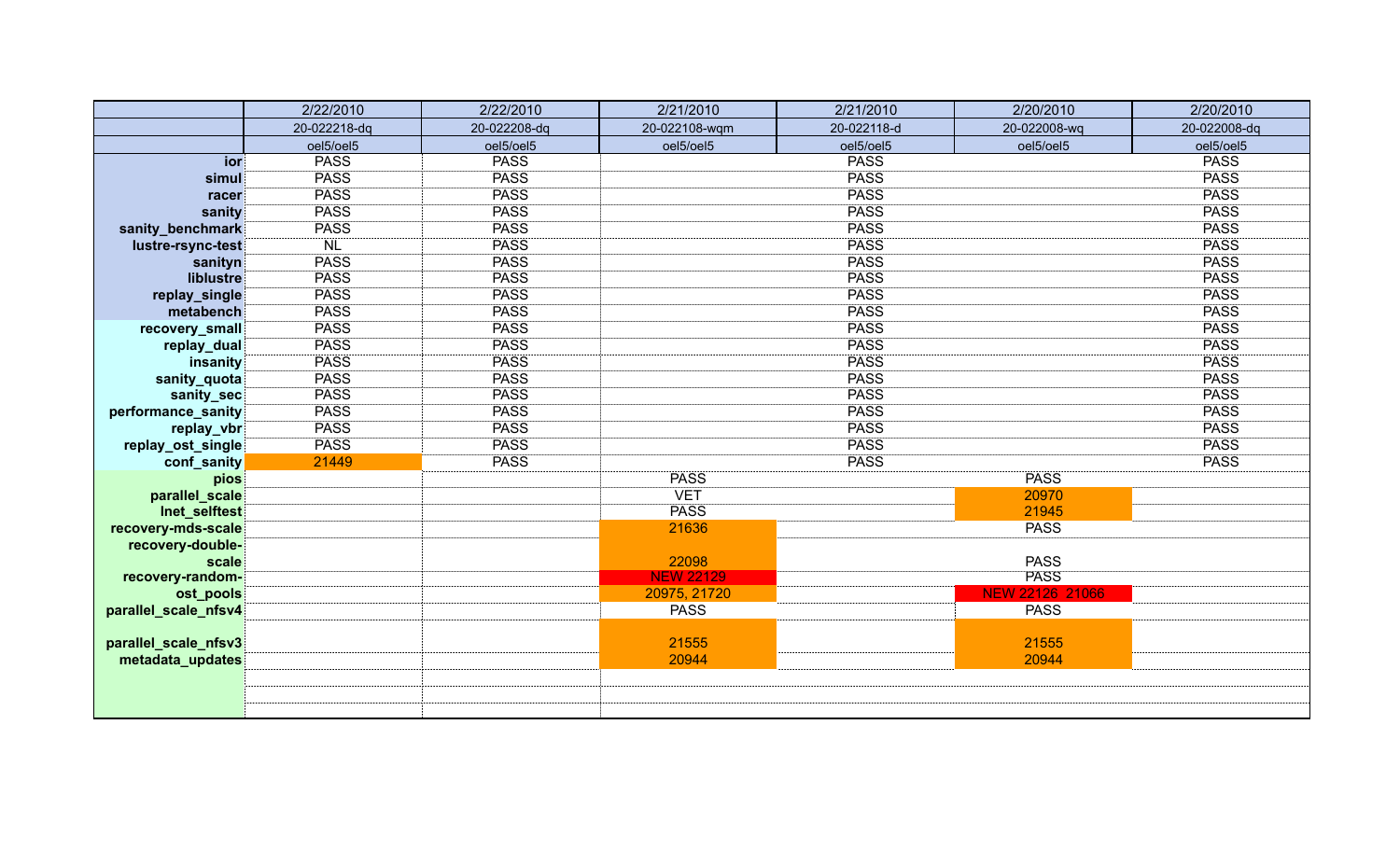|                           | 2/20/2010    | 2/20/2010       | 2/19/2010   | 2/19/2010        | 2/18/2010    | 2/18/2010        |
|---------------------------|--------------|-----------------|-------------|------------------|--------------|------------------|
|                           | 20-022018-dm | 20-022008-dq    | 20-021918-d | 20-021908-dq     | 20-021818-dm | 20-021808-dqm    |
|                           | oel5/oel5    | oel5/oel5       | oel5/oel5   | oel5/oel5        | oel5/oel5    | oel5/oel5        |
| ior                       | <b>PASS</b>  | <b>PASS</b>     | <b>PASS</b> | <b>PASS</b>      | <b>PASS</b>  | <b>PASS</b>      |
| simul                     | <b>PASS</b>  | <b>PASS</b>     | <b>PASS</b> | <b>PASS</b>      | <b>PASS</b>  | <b>PASS</b>      |
| racer                     | <b>PASS</b>  | <b>PASS</b>     | <b>PASS</b> | <b>PASS</b>      | <b>PASS</b>  | <b>PASS</b>      |
| sanity                    | <b>PASS</b>  | <b>PASS</b>     | <b>PASS</b> | <b>PASS</b>      | <b>PASS</b>  | 22111            |
| sanity_benchmark          | <b>PASS</b>  | <b>PASS</b>     | <b>PASS</b> | <b>PASS</b>      | <b>PASS</b>  | <b>NEW 22118</b> |
| lustre-rsync-test         | <b>PASS</b>  | NL <sup>-</sup> | <b>PASS</b> | <b>PASS</b>      | <b>PASS</b>  | <b>PASS</b>      |
| sanityn                   | <b>PASS</b>  | 18080           | PASS        | <b>PASS</b>      | <b>PASS</b>  | <b>PASS</b>      |
| liblustre                 | <b>PASS</b>  | <b>PASS</b>     | PASS        | <b>PASS</b>      | <b>PASS</b>  | <b>PASS</b>      |
| replay_single             | <b>PASS</b>  | <b>PASS</b>     | <b>PASS</b> | <b>PASS</b>      | <b>PASS</b>  | <b>PASS</b>      |
| metabench                 | <b>PASS</b>  | <b>PASS</b>     | <b>PASS</b> | <b>PASS</b>      | <b>PASS</b>  | <b>PASS</b>      |
| recovery_small            | <b>PASS</b>  | <b>PASS</b>     | 21678       | <b>PASS</b>      | <b>PASS</b>  | <b>PASS</b>      |
| replay_dual               | <b>PASS</b>  | <b>PASS</b>     | <b>PASS</b> | <b>PASS</b>      | <b>PASS</b>  | <b>PASS</b>      |
| insanity                  | <b>PASS</b>  | <b>PASS</b>     | <b>PASS</b> | <b>New 22125</b> | <b>PASS</b>  | <b>PASS</b>      |
| sanity_quota              | <b>PASS</b>  | <b>PASS</b>     | <b>PASS</b> | <b>PASS</b>      | 21678        | <b>PASS</b>      |
| sanity_sec                | <b>PASS</b>  | <b>PASS</b>     | <b>PASS</b> | <b>PASS</b>      | <b>PASS</b>  | <b>PASS</b>      |
| performance_sanity        | 21636        | <b>PASS</b>     | <b>PASS</b> | 21636            | 21636        | 21678            |
| replay_vbr                | <b>PASS</b>  | <b>PASS</b>     | <b>PASS</b> | <b>PASS</b>      | <b>PASS</b>  | <b>PASS</b>      |
| replay_ost_single         | <b>PASS</b>  | <b>PASS</b>     | <b>PASS</b> | <b>PASS</b>      | <b>PASS</b>  | <b>PASS</b>      |
| conf_sanity               | <b>PASS</b>  | <b>PASS</b>     | <b>PASS</b> | <b>PASS</b>      | <b>PASS</b>  | <b>PASS</b>      |
| pios                      |              |                 |             |                  |              |                  |
| parallel_scale            |              |                 |             |                  |              |                  |
| Inet_selftest             |              |                 |             |                  |              |                  |
| recovery-mds-scale        |              |                 |             |                  |              |                  |
| recovery-double-          |              |                 |             |                  |              |                  |
| scale<br>recovery-random- |              |                 |             |                  |              |                  |
| ost_pools                 |              |                 |             |                  |              |                  |
| parallel_scale_nfsv4      |              |                 |             |                  |              |                  |
|                           |              |                 |             |                  |              |                  |
| parallel_scale_nfsv3      |              |                 |             |                  |              |                  |
| metadata_updates          |              |                 |             |                  |              |                  |
|                           |              |                 |             |                  |              |                  |
|                           |              |                 |             |                  |              |                  |
|                           |              |                 |             |                  |              |                  |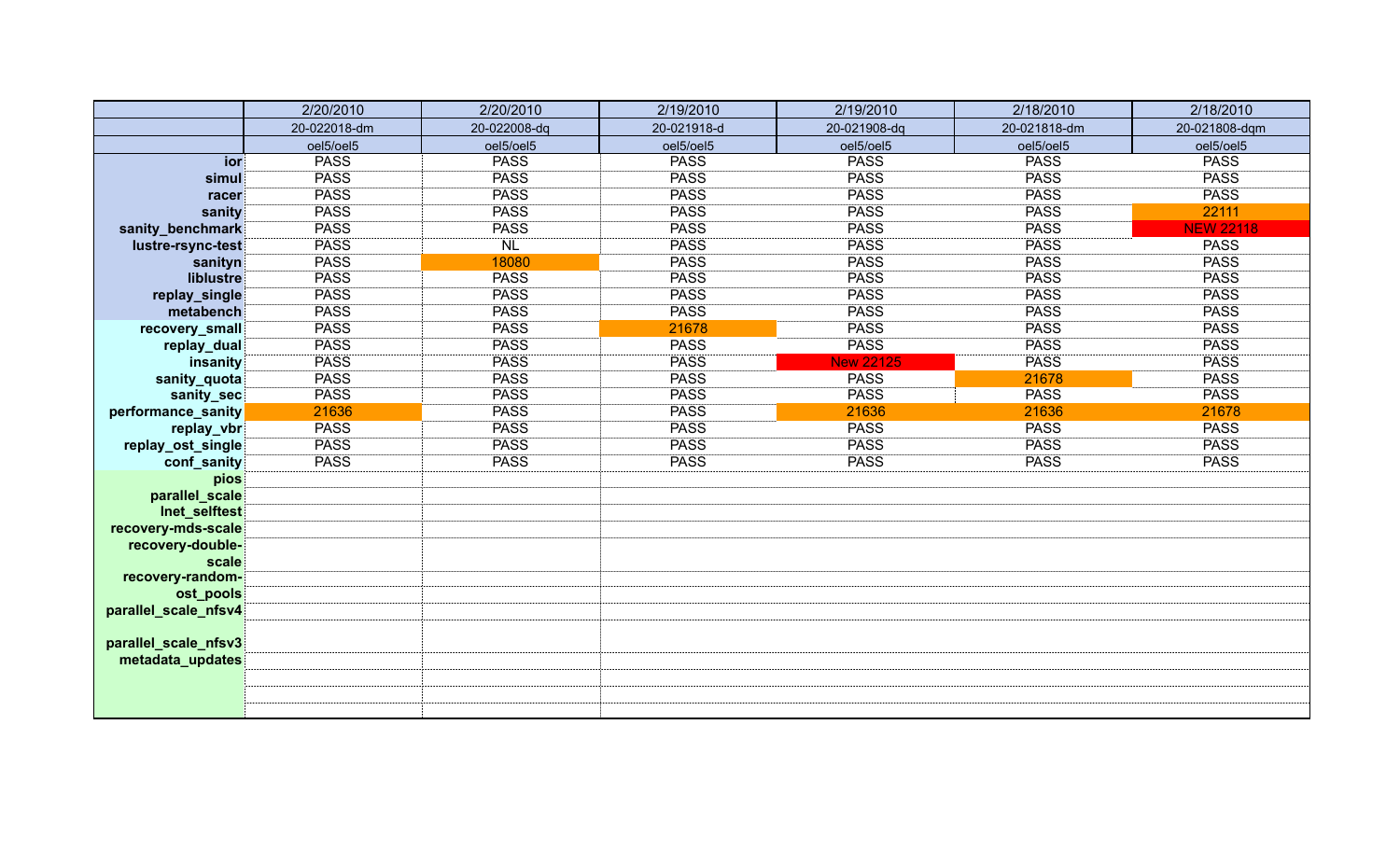|                      | 2/17/2010        | 2/17/2010    | 2/16/2010    | 2/16/2010   | 2/15/2010    | 2/15/2010   |
|----------------------|------------------|--------------|--------------|-------------|--------------|-------------|
|                      | 20-021718-d      | 20-021708-dq | 20-021618-dq | 20-021608-d | 20-021518-dq | 20-021508-d |
|                      | oel5/oel5        | oel5/oel5    | oel5/oel5    | oel5/oel5   | oel5/oel5    | oel5/oel5   |
| ior                  | <b>PASS</b>      | <b>PASS</b>  | <b>PASS</b>  | <b>PASS</b> | <b>PASS</b>  | <b>PASS</b> |
| simul                | <b>PASS</b>      | <b>PASS</b>  | <b>PASS</b>  | <b>PASS</b> | <b>PASS</b>  | <b>PASS</b> |
| racer                | <b>PASS</b>      | 18857        | <b>PASS</b>  | <b>PASS</b> | <b>PASS</b>  | <b>PASS</b> |
| sanity               | <b>New 22111</b> | <b>NL</b>    | <b>PASS</b>  | <b>PASS</b> | <b>PASS</b>  | <b>PASS</b> |
| sanity_benchmark     | <b>PASS</b>      | <b>PASS</b>  | <b>PASS</b>  | <b>PASS</b> | <b>PASS</b>  | <b>PASS</b> |
| lustre-rsync-test    | PASS             | <b>NL</b>    | <b>PASS</b>  | <b>PASS</b> | <b>PASS</b>  | <b>PASS</b> |
| sanityn              | <b>PASS</b>      | <b>PASS</b>  | <b>PASS</b>  | <b>PASS</b> | <b>PASS</b>  | <b>PASS</b> |
| liblustre            | <b>PASS</b>      | <b>PASS</b>  | <b>PASS</b>  | <b>PASS</b> | <b>PASS</b>  | <b>PASS</b> |
| replay_single        | PASS             | <b>PASS</b>  | <b>PASS</b>  | <b>PASS</b> | <b>PASS</b>  | <b>PASS</b> |
| metabench            | PASS             | <b>PASS</b>  | <b>PASS</b>  | <b>PASS</b> | <b>PASS</b>  | <b>PASS</b> |
| recovery_small       | <b>PASS</b>      | <b>PASS</b>  | <b>PASS</b>  | <b>PASS</b> | <b>PASS</b>  | <b>PASS</b> |
| replay_dual          | <b>PASS</b>      | <b>PASS</b>  | <b>PASS</b>  | <b>PASS</b> | <b>PASS</b>  | <b>PASS</b> |
| insanity             | <b>PASS</b>      | <b>PASS</b>  | <b>PASS</b>  | <b>PASS</b> | <b>PASS</b>  | <b>PASS</b> |
| sanity_quota         | PASS             | <b>PASS</b>  | <b>PASS</b>  | <b>PASS</b> | <b>PASS</b>  | <b>PASS</b> |
| sanity_sec           | <b>PASS</b>      | <b>PASS</b>  | <b>PASS</b>  | <b>PASS</b> | <b>PASS</b>  | <b>PASS</b> |
| performance_sanity   | <b>PASS</b>      | <b>PASS</b>  | <b>PASS</b>  | <b>PASS</b> | <b>PASS</b>  | <b>PASS</b> |
| replay_vbr           | <b>PASS</b>      | <b>PASS</b>  | <b>PASS</b>  | PASS        | <b>PASS</b>  | <b>PASS</b> |
| replay_ost_single    | <b>PASS</b>      | <b>PASS</b>  | <b>PASS</b>  | <b>PASS</b> | <b>PASS</b>  | <b>PASS</b> |
| conf_sanity          | <b>PASS</b>      | <b>PASS</b>  | <b>PASS</b>  | <b>PASS</b> | <b>PASS</b>  | <b>PASS</b> |
| pios                 |                  |              |              |             |              |             |
| parallel_scale       |                  |              |              |             |              |             |
| Inet_selftest        |                  |              |              |             |              |             |
| recovery-mds-scale   |                  |              |              |             |              |             |
| recovery-double-     |                  |              |              |             |              |             |
| scale                |                  |              |              |             |              |             |
| recovery-random-     |                  |              |              |             |              |             |
| ost_pools            |                  |              |              |             |              |             |
| parallel_scale_nfsv4 |                  |              |              |             |              |             |
| parallel_scale_nfsv3 |                  |              |              |             |              |             |
| metadata_updates     |                  |              |              |             |              |             |
|                      |                  |              |              |             |              |             |
|                      |                  |              |              |             |              |             |
|                      |                  |              |              |             |              |             |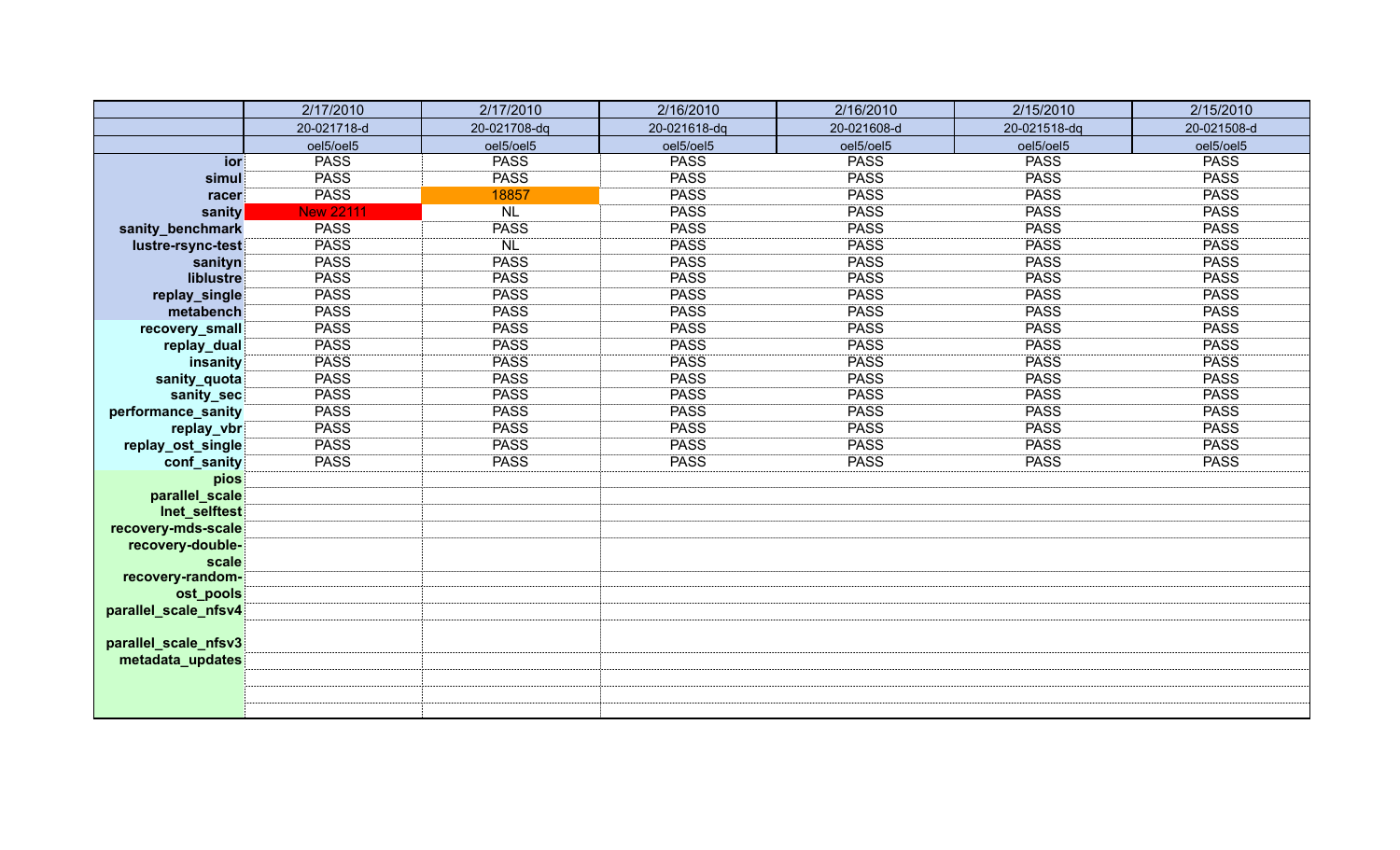|                      | 2/14/2010        | 2/14/2010    | 2/14/2010    | 2/13/2010   | 2/13/2010     | 2/11/2010    |
|----------------------|------------------|--------------|--------------|-------------|---------------|--------------|
|                      | 20-021408-w      | 20-021418-dq | 20-021408-dq | 20-021308-w | 20-021308-dqm | 20-021110-dq |
|                      | oel5/oel5        | oel5/oel5    | oel5/oel5    | oel5/oel5   | oel5/oel5     | oel5/oel5    |
| ior                  |                  | <b>PASS</b>  | <b>PASS</b>  |             | <b>PASS</b>   | <b>PASS</b>  |
| simul                |                  | <b>PASS</b>  | <b>PASS</b>  |             | <b>PASS</b>   | <b>PASS</b>  |
| racer                |                  | <b>PASS</b>  | <b>PASS</b>  |             | <b>PASS</b>   | <b>PASS</b>  |
| sanity               |                  | <b>PASS</b>  | <b>PASS</b>  |             | <b>PASS</b>   | <b>PASS</b>  |
| sanity_benchmark     |                  | <b>PASS</b>  | <b>PASS</b>  |             | <b>PASS</b>   | <b>PASS</b>  |
| lustre-rsync-test    |                  | <b>PASS</b>  | <b>PASS</b>  |             | <b>PASS</b>   | <b>PASS</b>  |
| sanityn              |                  | <b>PASS</b>  | <b>PASS</b>  |             | <b>PASS</b>   | <b>PASS</b>  |
| liblustre            |                  | <b>PASS</b>  | <b>PASS</b>  |             | <b>PASS</b>   | <b>PASS</b>  |
| replay_single        |                  | <b>PASS</b>  | <b>PASS</b>  |             | <b>PASS</b>   | <b>PASS</b>  |
| metabench            |                  | <b>PASS</b>  | <b>PASS</b>  |             | <b>PASS</b>   | <b>PASS</b>  |
| recovery_small       |                  | <b>PASS</b>  | <b>PASS</b>  |             | <b>PASS</b>   | <b>PASS</b>  |
| replay_dual          |                  | <b>PASS</b>  | <b>PASS</b>  |             | <b>PASS</b>   | <b>PASS</b>  |
| insanity             |                  | <b>PASS</b>  | <b>PASS</b>  |             | <b>PASS</b>   | <b>PASS</b>  |
| sanity_quota         |                  | <b>PASS</b>  | <b>PASS</b>  |             | <b>PASS</b>   | <b>PASS</b>  |
| sanity_sec           |                  | <b>PASS</b>  | <b>PASS</b>  |             | <b>PASS</b>   | <b>PASS</b>  |
| performance_sanity   |                  | <b>PASS</b>  | <b>PASS</b>  |             | <b>PASS</b>   | <b>PASS</b>  |
| replay_vbr           |                  | <b>PASS</b>  | <b>PASS</b>  |             | <b>PASS</b>   | <b>PASS</b>  |
| replay_ost_single    |                  | <b>PASS</b>  | <b>PASS</b>  |             | <b>PASS</b>   | <b>PASS</b>  |
| conf_sanity          |                  | <b>PASS</b>  | <b>PASS</b>  |             | <b>PASS</b>   | <b>PASS</b>  |
| pios                 | <b>PASS</b>      |              |              | <b>PASS</b> |               |              |
| parallel_scale       | 21918            |              |              | <b>PASS</b> |               |              |
| Inet_selftest        | <b>PASS</b>      |              |              | <b>PASS</b> |               |              |
| recovery-mds-scale   | <b>PASS</b>      |              |              | <b>PASS</b> |               |              |
| recovery-double-     |                  |              |              |             |               |              |
| scale                | <b>NEW 22098</b> |              |              | <b>PASS</b> |               |              |
| recovery-random-     | <b>PASS</b>      |              |              | <b>PASS</b> |               |              |
| ost_pools            | <b>PASS</b>      |              |              | 21066       |               |              |
| parallel_scale_nfsv4 | 22041            |              |              | <b>PASS</b> |               |              |
|                      |                  |              |              |             |               |              |
| parallel_scale_nfsv3 | 21555            |              |              | 21072       |               |              |
| metadata_updates     | 20944            |              |              | 20944       |               |              |
|                      |                  |              |              |             |               |              |
|                      |                  |              |              |             |               |              |
|                      |                  |              |              |             |               |              |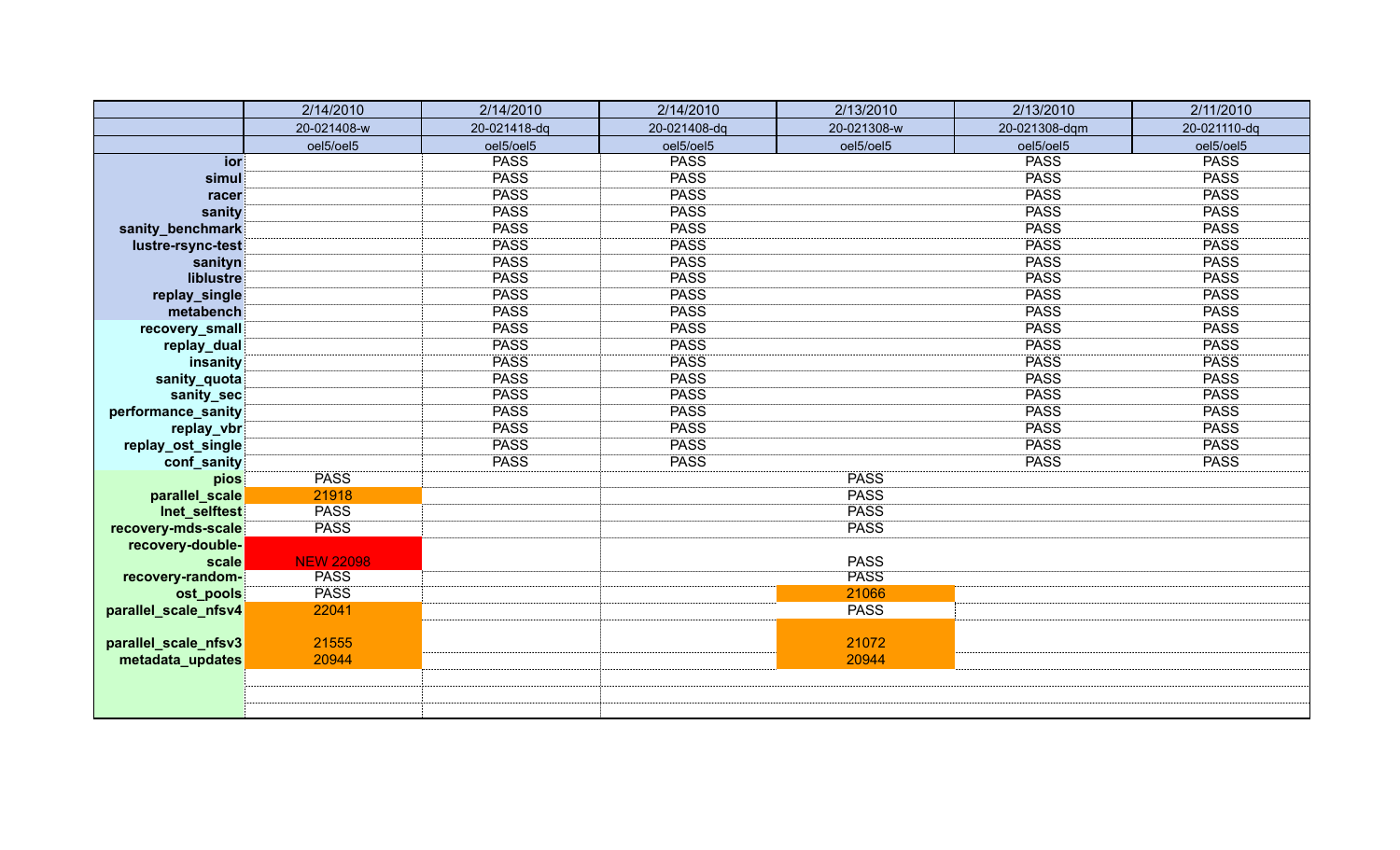|                                   | 2/10/2010   | 2/10/2010        | 2/9/2010     | 2/8/2010     | 2/8/2010    | 2/7/2010    |
|-----------------------------------|-------------|------------------|--------------|--------------|-------------|-------------|
|                                   | 20-021018-d | 20-021008-dm     | 20-020920-dq | 20-020818-dm | 20-020808-d | 20-020718-d |
|                                   | oel5/oel5   | oel5/oel5        | oel5/oel5    | rhel5/rhel5  | rhel5/rhel5 | rhel5/rhel5 |
| ior                               | <b>PASS</b> | <b>PASS</b>      | <b>PASS</b>  | <b>PASS</b>  | <b>PASS</b> | <b>PASS</b> |
| simul                             | <b>PASS</b> | <b>PASS</b>      | <b>PASS</b>  | <b>PASS</b>  | <b>PASS</b> | <b>PASS</b> |
| racer                             | <b>PASS</b> | <b>PASS</b>      | <b>PASS</b>  | <b>PASS</b>  | <b>PASS</b> | <b>PASS</b> |
| sanity                            | <b>PASS</b> | 16721            | <b>PASS</b>  | <b>PASS</b>  | <b>PASS</b> | <b>PASS</b> |
| sanity_benchmark                  | <b>PASS</b> | <b>PASS</b>      | <b>PASS</b>  | <b>PASS</b>  | <b>PASS</b> | <b>PASS</b> |
| lustre-rsync-test                 | <b>PASS</b> | <b>PASS</b>      | <b>PASS</b>  | <b>PASS</b>  | <b>PASS</b> | <b>PASS</b> |
| sanityn                           | <b>PASS</b> | <b>PASS</b>      | PASS         | <b>PASS</b>  | <b>PASS</b> | <b>PASS</b> |
| liblustre                         | <b>PASS</b> | <b>PASS</b>      | <b>PASS</b>  | <b>PASS</b>  | <b>PASS</b> | <b>PASS</b> |
| replay_single                     | <b>PASS</b> | <b>PASS</b>      | PASS         | <b>PASS</b>  | <b>PASS</b> | <b>PASS</b> |
| metabench                         | <b>PASS</b> | <b>PASS</b>      | PASS         | <b>PASS</b>  | <b>PASS</b> | <b>PASS</b> |
| recovery_small                    | <b>PASS</b> | <b>PASS</b>      | PASS         | <b>PASS</b>  | <b>PASS</b> | <b>PASS</b> |
| replay_dual                       | <b>PASS</b> | <b>PASS</b>      | PASS         | <b>PASS</b>  | <b>PASS</b> | <b>PASS</b> |
| insanity                          | <b>PASS</b> | <b>PASS</b>      | <b>PASS</b>  | <b>PASS</b>  | <b>PASS</b> | <b>PASS</b> |
| sanity_quota                      | <b>PASS</b> | <b>New 22086</b> | <b>PASS</b>  | <b>PASS</b>  | <b>PASS</b> | <b>PASS</b> |
| sanity_sec                        | <b>PASS</b> | <b>PASS</b>      | <b>PASS</b>  | <b>PASS</b>  | <b>PASS</b> | <b>PASS</b> |
| performance_sanity                | <b>PASS</b> | 21678            | <b>PASS</b>  | <b>PASS</b>  | <b>PASS</b> | <b>PASS</b> |
| replay_vbr                        | <b>PASS</b> | <b>PASS</b>      | <b>PASS</b>  | <b>PASS</b>  | <b>PASS</b> | <b>PASS</b> |
| replay_ost_single                 | <b>PASS</b> | <b>PASS</b>      | <b>PASS</b>  | <b>PASS</b>  | <b>PASS</b> | <b>PASS</b> |
| conf_sanity                       | <b>PASS</b> | <b>PASS</b>      | <b>PASS</b>  | <b>PASS</b>  | <b>PASS</b> | <b>PASS</b> |
| pios                              |             |                  |              |              |             |             |
| parallel_scale                    |             |                  |              |              |             |             |
| Inet_selftest                     |             |                  |              |              |             |             |
| recovery-mds-scale                |             |                  |              |              |             |             |
| recovery-double-                  |             |                  |              |              |             |             |
| scale                             |             |                  |              |              |             |             |
| recovery-random-                  |             |                  |              |              |             |             |
| ost_pools<br>parallel_scale_nfsv4 |             |                  |              |              |             |             |
|                                   |             |                  |              |              |             |             |
| parallel_scale_nfsv3              |             |                  |              |              |             |             |
| metadata_updates                  |             |                  |              |              |             |             |
|                                   |             |                  |              |              |             |             |
|                                   |             |                  |              |              |             |             |
|                                   |             |                  |              |              |             |             |